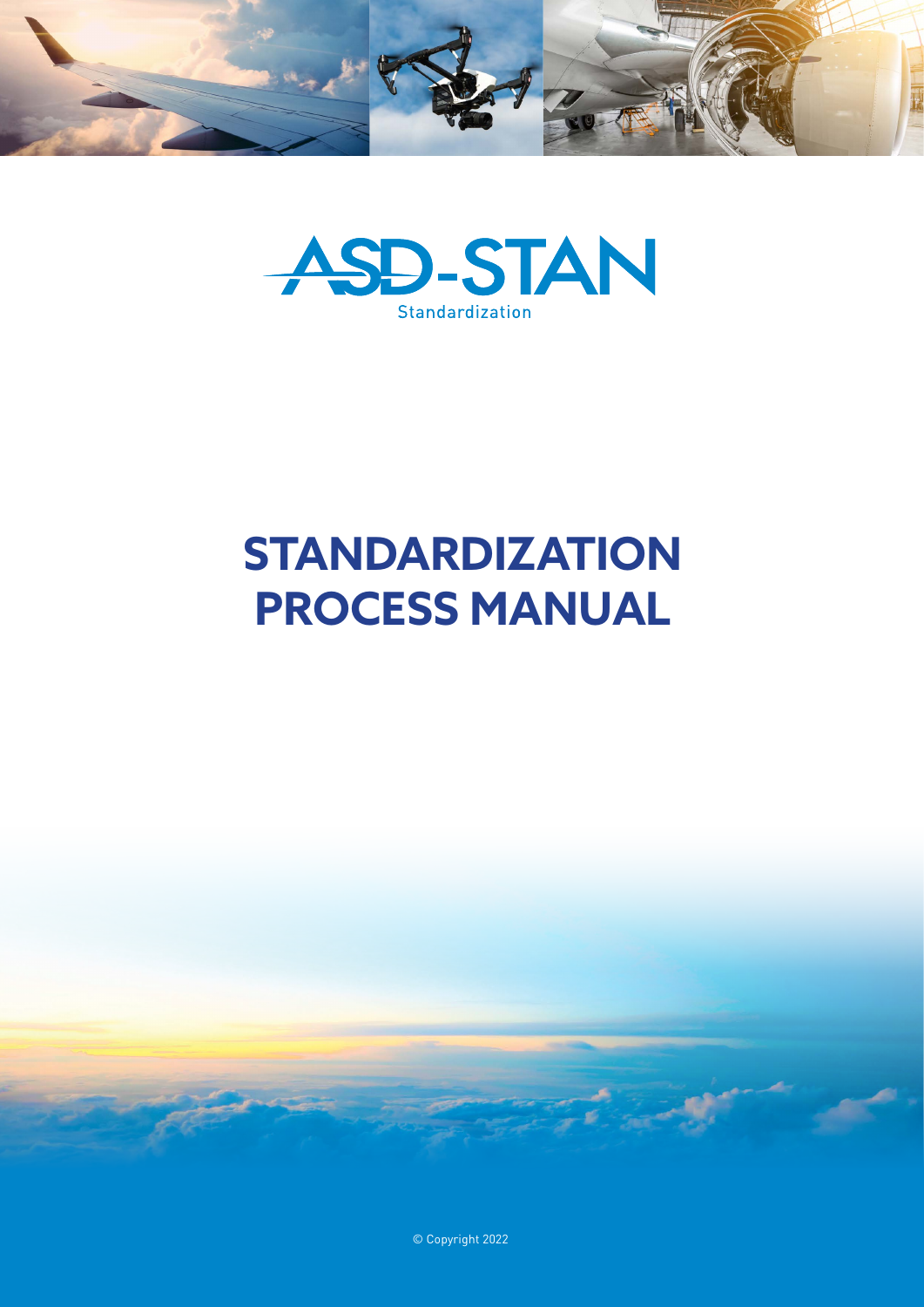#### **RECORDOF REVISIONS**

| <b>Issue</b><br>$N^{\circ}$ | <b>Date</b> | <b>Reason for Revision</b>                                                    | <b>Issued by</b> | Approved by        |
|-----------------------------|-------------|-------------------------------------------------------------------------------|------------------|--------------------|
| 3                           | 08-2000     | <b>First Release</b>                                                          |                  |                    |
|                             |             |                                                                               | A. Swan          | F. Jäger           |
| $\overline{\mathbf{4}}$     | 06-2010     | Upgrades and modifications to process                                         | G.               | ASD-STAN           |
|                             |             |                                                                               | Lessmann         | <b>Board</b>       |
| 5                           | 07-2012     | Upgrades and Modifications to process:                                        | ASD-             |                    |
|                             |             | <b>Fast Track Process description</b><br>$\bullet$                            | <b>STAN</b>      | ASD-STAN           |
|                             |             | 5 years EN review<br>$\bullet$                                                | Technical        | <b>Board</b>       |
|                             |             | Forms updated<br>$\bullet$                                                    | Authority        |                    |
|                             |             | Abandon ASD-STAN Generic Template<br>$\bullet$                                |                  |                    |
| 6                           | 07-2014     | Upgrades and Modifications to process ASD-STAN/CEN Livelink<br>$\bullet$      | ASD-             | ASD-STAN           |
|                             |             | integrated as exchange / archiving media for all ASD-STAN                     | <b>STAN</b>      | Board              |
|                             |             | Preference for referencing CEN (CENELEC) standards whenever<br>$\bullet$      | Technical        |                    |
|                             |             | existing Guaranty for the interchangeability; Checking of Titles              | Authority        |                    |
|                             |             | Declassification and Withdrawal processes are clarified<br>$\bullet$          |                  |                    |
|                             |             | Standard Evolution Form applies to all domains<br>$\bullet$                   |                  |                    |
|                             |             | Review of Process for the Technical Reports Illustration of CEN-<br>$\bullet$ |                  |                    |
|                             |             | CENELEC Process to transform prEN into EN Standard; Transversal               |                  |                    |
| 9                           | 07-2016     | project<br>Upgrades and modifications, incorporation                          | ASD-             | ASD-STAN           |
|                             |             | of comments                                                                   | <b>STAN</b>      | <b>Board</b>       |
|                             |             |                                                                               | Technical        |                    |
|                             |             |                                                                               | Authority        |                    |
| 10                          | 11-2017     | Update of references, incorporation of the patent and copyright               | ASD-             |                    |
|                             |             | policies, alignment with CEN-CENELEC new process                              | <b>STAN</b>      | ASD-STAN           |
|                             |             |                                                                               | Technical        | <b>Board</b>       |
|                             |             |                                                                               | Authority        |                    |
| 11                          | 06-2018     | Update of references, WGC, alignment with CEN-CENELEC new                     | ASD-             |                    |
|                             |             | process                                                                       | <b>STAN</b>      |                    |
|                             |             |                                                                               | Technical        |                    |
|                             |             |                                                                               | Authority        |                    |
| 12                          | 03-2022     | General review, update of references and IT tools (STAN-NET)                  | ASD-             | <b>ASD-STAN TA</b> |
|                             |             |                                                                               | <b>STAN</b>      | on 30 March        |
|                             |             |                                                                               | Technical        | 2022               |
|                             |             |                                                                               | Authority        |                    |

The List of ASD-STAN Focal Points and the List of ASD-STAN Domain Technical Coordinators are available on the [ASD-STAN](https://asd-stan.org/domains-of-asd-stan/) [website](https://asd-stan.org/domains-of-asd-stan/) and CEN Documents.

The Project Form (TPF) replaces all old separate forms: [\(www.asd-stan.org/standardisation-tools/\)](http://www.asd-stan.org/standardisation-tools/)

NOTE: The masculine gender is used throughout this Standardization Process Manual with no prejudice and is understood to designate either male or female participants.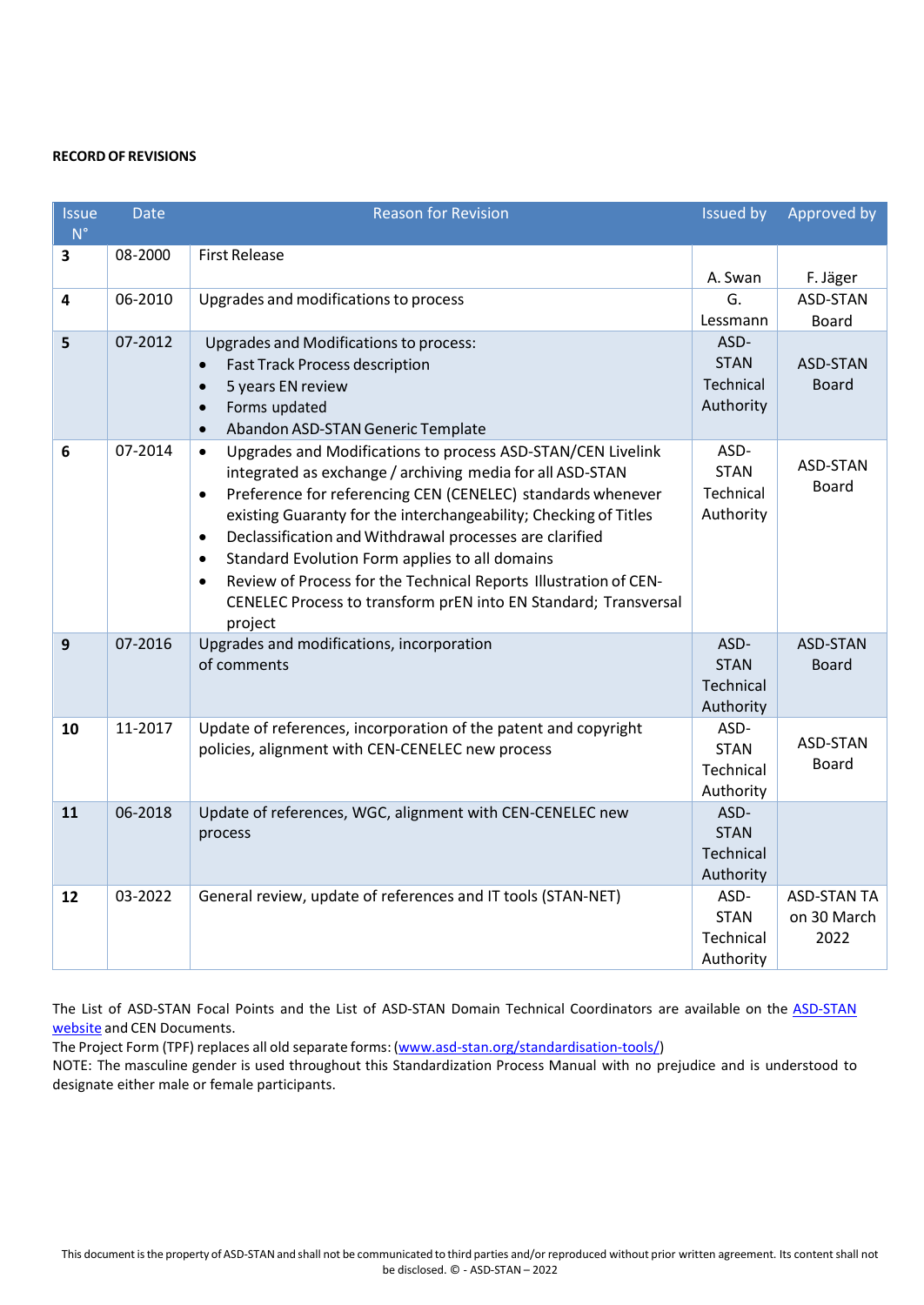

# <span id="page-2-0"></span>**Content**

| 3 |            |  |  |  |  |  |  |
|---|------------|--|--|--|--|--|--|
|   | 3.1.       |  |  |  |  |  |  |
|   | 3.2.       |  |  |  |  |  |  |
|   | 3.4.       |  |  |  |  |  |  |
|   | 3.5.       |  |  |  |  |  |  |
|   | 3.6.       |  |  |  |  |  |  |
|   | 3.7.       |  |  |  |  |  |  |
|   | 3.8.       |  |  |  |  |  |  |
|   | 3.9.       |  |  |  |  |  |  |
|   | 3.10.      |  |  |  |  |  |  |
|   |            |  |  |  |  |  |  |
|   |            |  |  |  |  |  |  |
|   |            |  |  |  |  |  |  |
|   |            |  |  |  |  |  |  |
|   |            |  |  |  |  |  |  |
|   |            |  |  |  |  |  |  |
|   |            |  |  |  |  |  |  |
|   |            |  |  |  |  |  |  |
|   |            |  |  |  |  |  |  |
|   |            |  |  |  |  |  |  |
|   |            |  |  |  |  |  |  |
|   | 4.1        |  |  |  |  |  |  |
|   | 4.2        |  |  |  |  |  |  |
|   | 4.3        |  |  |  |  |  |  |
|   | 4.4        |  |  |  |  |  |  |
|   | 4.5        |  |  |  |  |  |  |
|   | 4.6        |  |  |  |  |  |  |
|   | 4.7        |  |  |  |  |  |  |
|   | 4.8<br>4.9 |  |  |  |  |  |  |
|   | 4. 1 N     |  |  |  |  |  |  |
|   |            |  |  |  |  |  |  |
|   |            |  |  |  |  |  |  |
|   |            |  |  |  |  |  |  |
|   |            |  |  |  |  |  |  |
| 6 |            |  |  |  |  |  |  |
|   |            |  |  |  |  |  |  |
| 8 |            |  |  |  |  |  |  |
| 9 |            |  |  |  |  |  |  |
|   |            |  |  |  |  |  |  |
|   |            |  |  |  |  |  |  |
|   |            |  |  |  |  |  |  |
|   |            |  |  |  |  |  |  |
|   |            |  |  |  |  |  |  |
|   |            |  |  |  |  |  |  |
|   |            |  |  |  |  |  |  |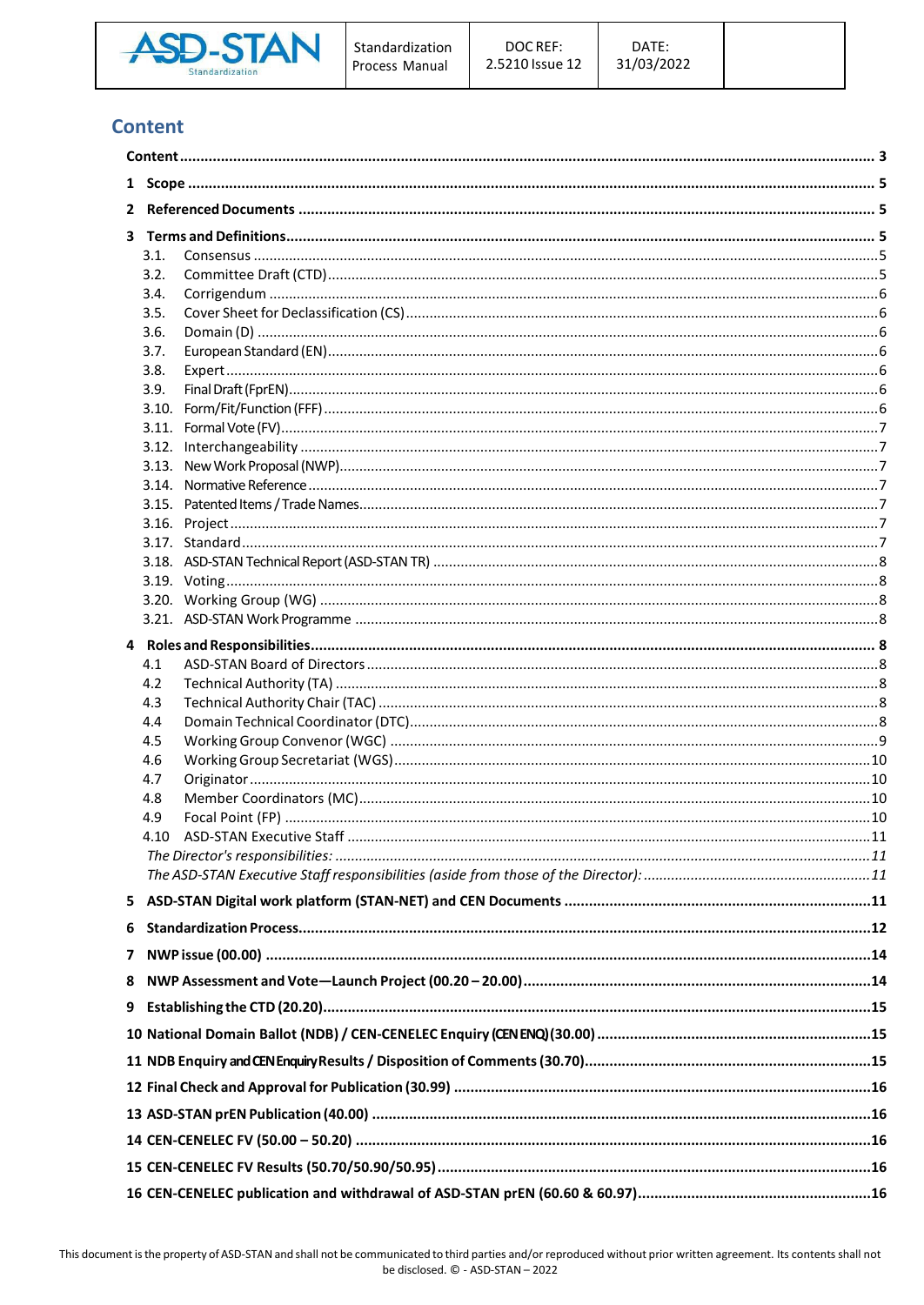

| 19.2 |  |  |  |  |  |  |
|------|--|--|--|--|--|--|
| 19.3 |  |  |  |  |  |  |
|      |  |  |  |  |  |  |
|      |  |  |  |  |  |  |
|      |  |  |  |  |  |  |
|      |  |  |  |  |  |  |
| 22.2 |  |  |  |  |  |  |
|      |  |  |  |  |  |  |
|      |  |  |  |  |  |  |
|      |  |  |  |  |  |  |
| 25.1 |  |  |  |  |  |  |
| 25.2 |  |  |  |  |  |  |
| 25.3 |  |  |  |  |  |  |
| 25.4 |  |  |  |  |  |  |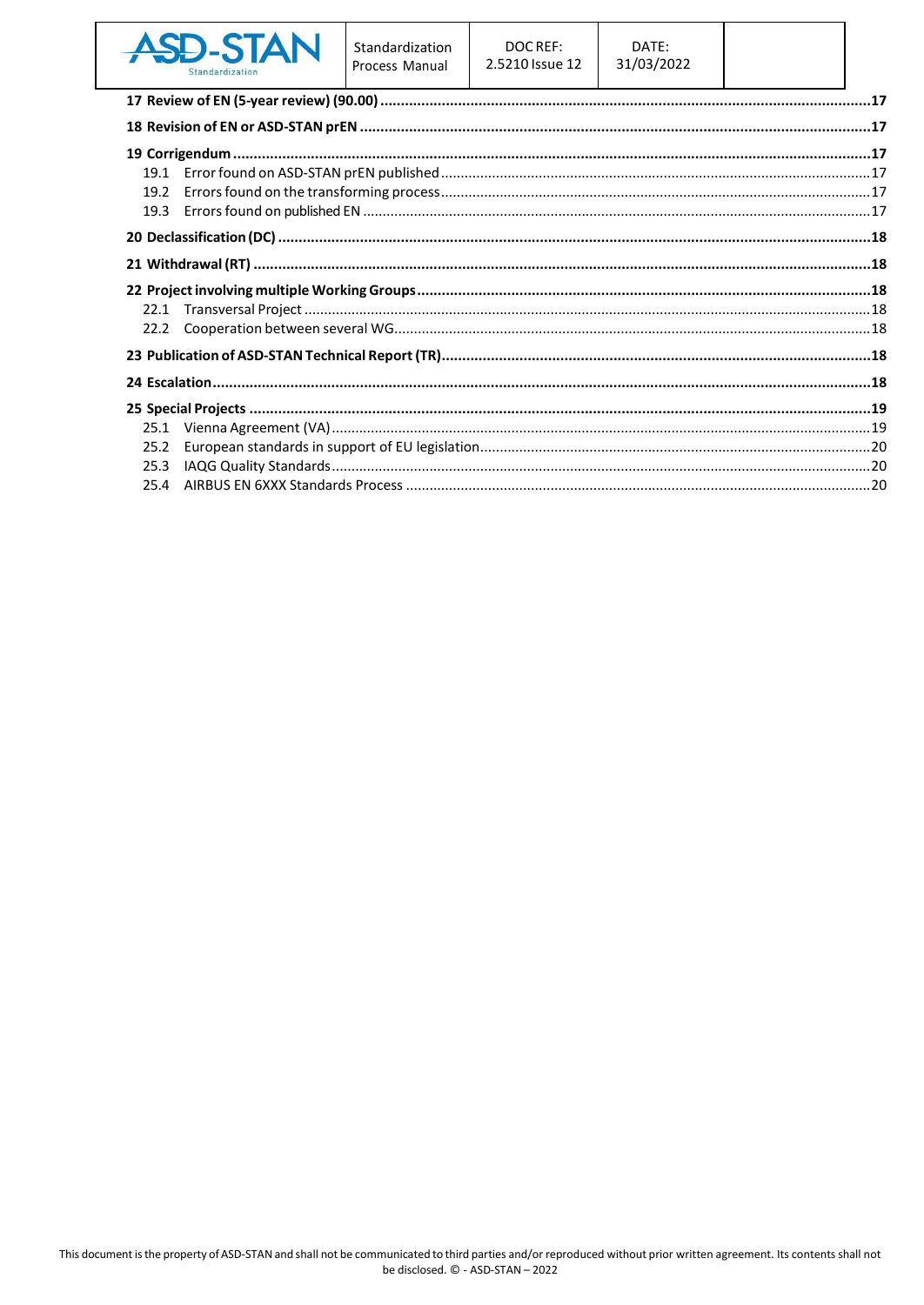# **1 Scope**

<span id="page-4-0"></span>As an associated body of the European Committee for Standardization and the European Committee for Electrotechnical Standardization (CEN-CENELEC), ASD-STAN acts as main provider of aerospace European Standards (EN standards). Our process is based upon the statutes of ASD-STAN and a cooperation agreement with the European Committee for Standardization (CEN) (See RD1).

This Standardization Process Manual (SPM) describes the ASD-STAN standardization process for the development and publication of standards, any relevant documents (ASD-STAN prEN, EN & ASD-STAN TR, etc.), and relevant operating procedures.

This document is reviewed periodically in line with business requirements to continuously improve the ASD-STAN process and operating procedures. The ASD-STAN Technical Authority oversees SPM revisions.

This document consists of the following:

- the ASD-STAN roles and responsibilities
- the detailed standardization processes
- the standardization procedures to be followed

This Standardization Process Manual is aligned with CEN-CENELEC Internal Regulations but reserves the right for ASD-STAN to function independently when and if necessary.

<span id="page-4-1"></span>This document is mandatorily applicable to all people involved in the ASD-STAN standardization activities and processes.

## **2 Referenced Documents**

The documents listed below were used in the preparation of this SPM and contain background information related to the subjects addressed in it:

- [RD1] Cooperation Agreement Between CEN & ASD-STAN (Signed October 2017) (Available on CEN Documents)
- [RD2] Associated Body of CEN-CENELEC-Benefits, Rights, and Obligations: CEN-CENELEC [Guide 25, chapter 3](https://boss.cen.eu/media/Guides/CEN-CLC/cenclcguide25.pdf)
- [RD3] [CEN/CENELEC INTERNAL REGULATIONS](http://boss.cen.eu/reference%20material/RefDocs/Pages/default.aspx)
- [RD4] Procedural Aspect of Cooperation with CEN as an Associated Body— [CEN/CENELEC Internal Regulation Part 2, 4.2.2.](https://boss.cen.eu/media/BOSS%20CEN/ref/ir2_e.pdf)
- [RD5] ASD-STAN Technical Authority Terms of Reference—Version 2020 (available on CEN Documents inthe TA folder, under "public information")
- [RD6] IAQG Procedure 105.3 [\(www.iaqg.org, a](http://www.iaqg.org/)vailable on CEN documents)
- [RD7] ASD-STAN Statutes, available [on the website from the membership page](https://asd-stan.org/membership/)
- [RD8] [ASD-STAN Patent Policy, April 2020](https://asd-stan.org/wp-content/uploads/ASD-STAN-Patent-Policy-2020.pdf)
- [RD9[\] CEN-CENELEC](https://www.cencenelec.eu/media/Guides/CEN-CLC/cenclcguide8.pdf) Guide 8:2019
- [RD10] [ASD-STAN Intellectual Property and Copyright Policy, April 2020](https://asd-stan.org/wp-content/uploads/ASD-STAN-copyright-and-IPR-Policy-2020.pdf)
- [RD11] [ASD-STAN Trademark Policy, April 2020](https://asd-stan.org/wp-content/uploads/ASD-STAN-Trademark-Policy-2020.pdf)
- [RD12] The ISO-IEC-CEN-CENELEC—Commenting Template and the project form can be found [here](https://asd-stan.org/standardisation-tools/)
- [RD13] The ASD-STAN templates mentioned in the document can be foun[d here](https://asd-stan.org/standardisation-tools/)
- [RD14] Vienna Agreement[—Guidelines for the Implementation of the Agreement on Technical Cooperation Between](https://boss.cen.eu/media/CEN/ref/va_guidelines_implementation.pdf)  [ISO and CEN](https://boss.cen.eu/media/CEN/ref/va_guidelines_implementation.pdf)

## **3 Terms and Definitions**

<span id="page-4-3"></span><span id="page-4-2"></span>This section provides a glossary of terms (in alphabetical order) used in this SPM.

## **3.1. Consensus**

A general agreement characterized by the absence of sustained opposition to substantial issues by any important part of the concerned interest and by a process that involves seeking to consider the views of all parties concerned and to reconcile any conflicting arguments.

NOTE: Consensus does not imply unanimity. [Source: EN 45020:2006, 1.7]

## **3.2. Committee Draft(CTD)**

<span id="page-4-4"></span>A working draft document that has achieved consensus within a Working Group and is ready for submission for National Domain Ballot and parallel CEN Enquiry (when applicable)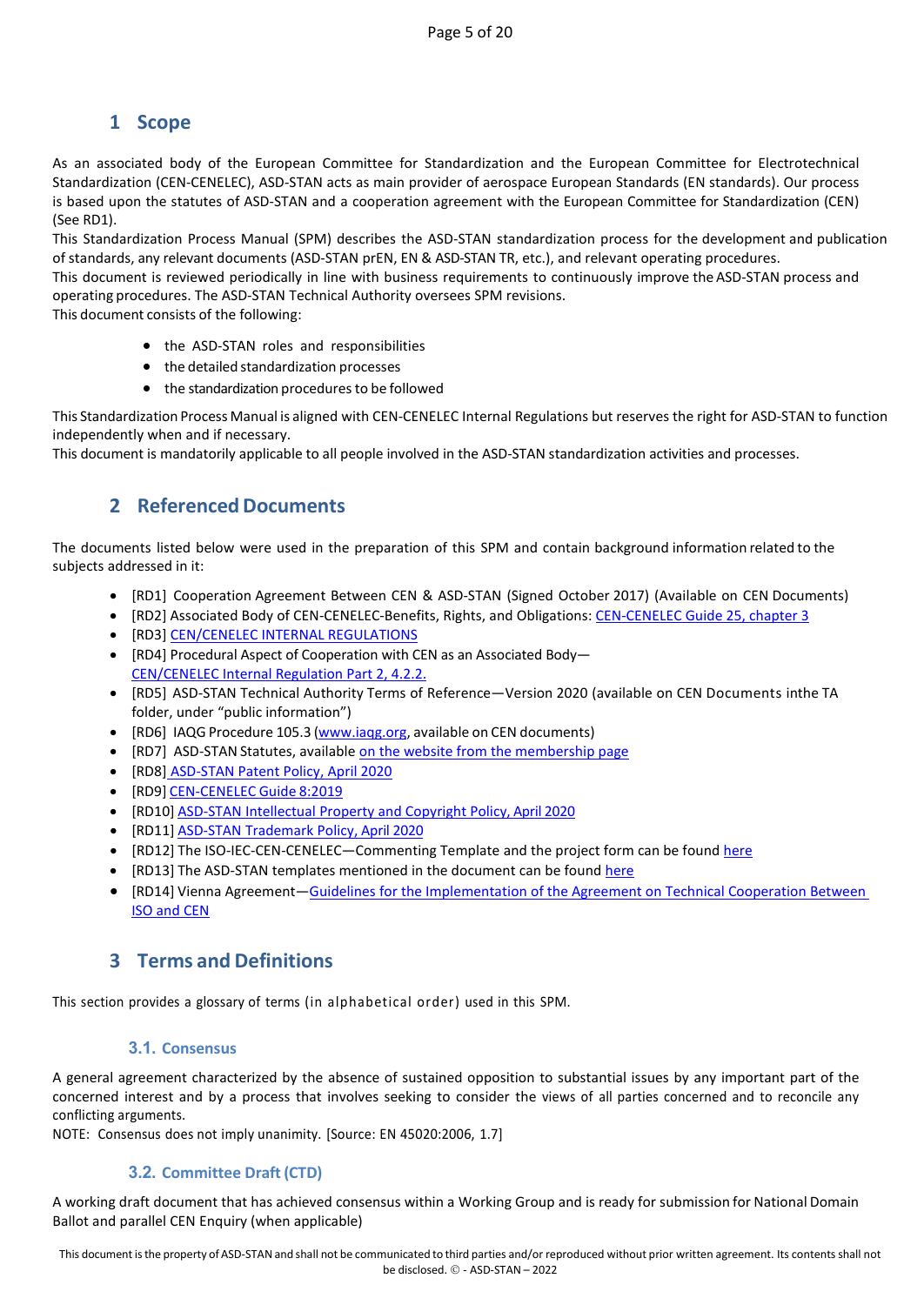## **3.3. Consensus Draft (CD)**

A consensus document after disposition of comments from National Domain Ballot and CEN Enquiry results

## **3.4. Corrigendum**

<span id="page-5-0"></span>A procedure to eliminate known errors in existing publications

#### **3.5. Cover Sheetfor Declassification (CS)**

<span id="page-5-1"></span>A coversheet published with a remark at the title page and the previous content attached to the coversheet for declassification; see chapter 20.

## **3.6. Domain (D)**

<span id="page-5-2"></span>A Domain consists of one or more Working Groups. Domains are defined to provide coherent coordination, planning, and programming of standardization activities within a particular area. Upon the request of a Domain member (DTC, Domain Secretary, WGCs, FPs) and in coordination with the Executive staff of ASD-STAN, the Technical Authority will decide on its possible subdivision. A "Domain" is called a "Subcommittee (SC)" in ISO rules.

The Domains will be established by the Technical Authority and approved by the TAC. The members of a Domain are as follows:

- The Domain Technical Coordinator (DTC) and Secretariat
- The Focal Points (FP)
- The ASD-STAN Executive staff
- The Working Group Convenors (WGC) and Secretariats
- Interested experts from the Working Groups
- Representatives of ASD-STAN members in liaison with the relevant Domain
- Representatives of CEN-CENELEC Members (National Standardization Organizations)
- Member Coordinators (MC)
- Delegates nominated from the ASD-STAN Board

## **3.7. EuropeanStandard(EN)**

<span id="page-5-3"></span>ASD-STAN has the authority to generate "Aerospace Series" projected European standard (ASD-STAN prEN standards) which are submitted to the CEN-CENELEC Formal Vote to be adopted/ratified as EN standards. Once approved by CEN-CENELEC members, the EN standard carries with it the obligation that it shall be implemented at the national level by being given the status of a national standard, replacing any conflicting national standards.

## **3.8. Expert**

<span id="page-5-4"></span>A person with technical expertise in a specified area, contributing to the consensus on the technical content of a draft document within a Working Group.

An expert is nominated by an ASD-STAN member through its Focal Point or by a CEN-CENELECmember.

An expert within one Working Group could also be a member of another Working Group; that expert can also act as Working Group Convenor (WGC).

An expert can be nominated by a non-ASD-STAN Member but shall be approved by WGC, the Domain Technical Coordinator, and the ASD-STAN Executive staff. External (non-ASD-STAN member) participants in the WGs shall notify the ASD-STAN Executive staff to join specific Working Groups. A special expert contract must then be established. ASD-STAN Executive staff oversees this contract.

Participation fees shall apply in accordance with ASD-STAN rules. However, these participants shall not have voting rights on projects.

CEN members are allowed to nominate experts directly. Organisations as well as individuals are welcome to provide additional expertise.

## **3.9. FinalDraft(FprEN)**

<span id="page-5-5"></span>An edited prEN that has been formerly published by ASD-STAN and will be used for CEN-CENELEC Formal Vote.

## <span id="page-5-6"></span>**3.10. Form/Fit/Function(FFF)**

The following FFF definitions are provided as guidance to clarify that interchangeable parts (same part number) can be handled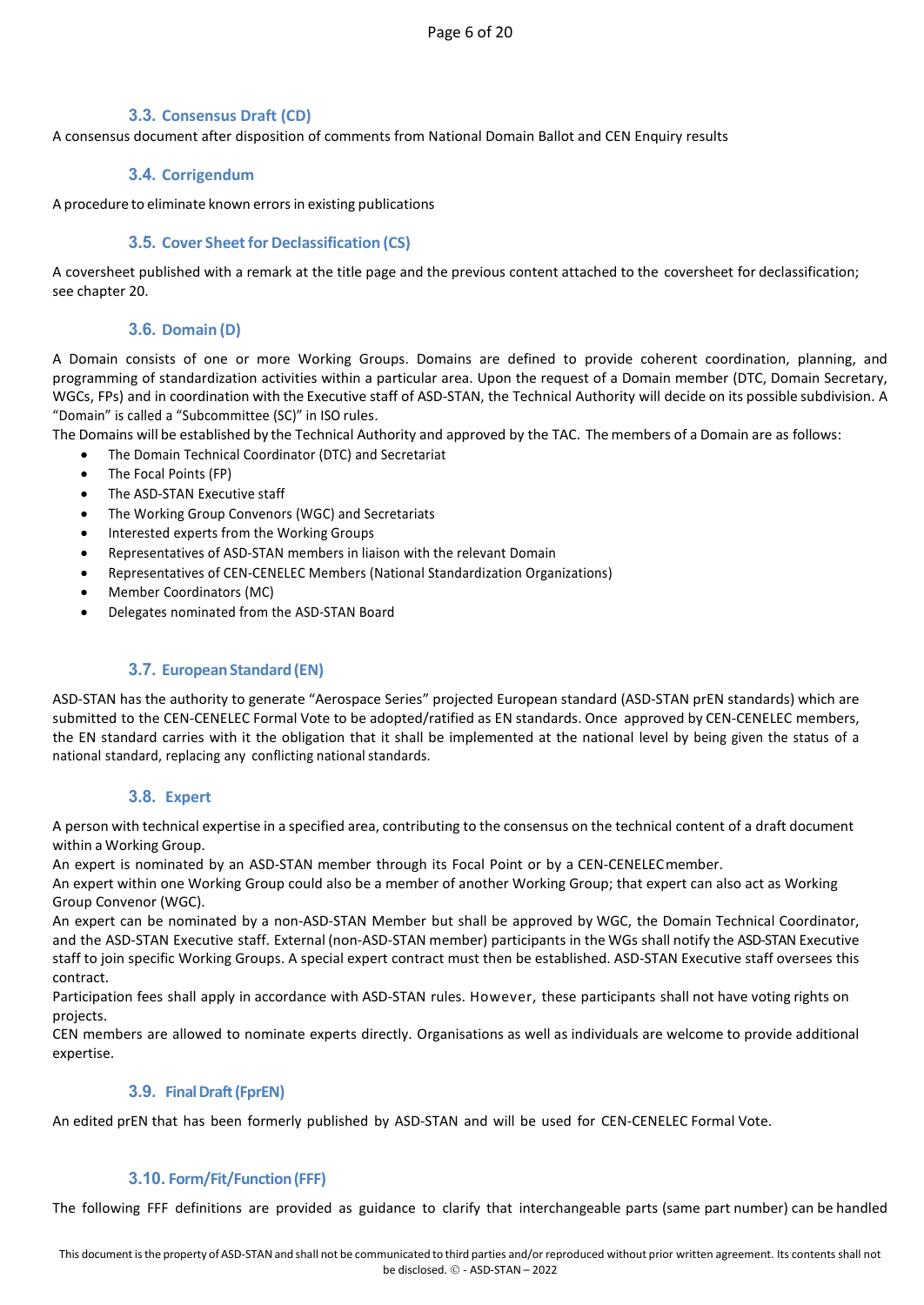with the same tools, setup, and work processes.

*Form*: The shape, size, dimensions, mass, weight, and other visual and/or physical parameters (e.g., surface treatment, material, strength) that uniquely characterize an item. For software, form denotes the language and media

Fit: The ability of an item to physically interface with, interconnect with, or become an integral part of another item (after installing with the same process, tool, and tool-adjustment)

*Function*: The action or actions which an item is designed to perform

## <span id="page-6-0"></span>**3.11. FormalVote(FV)**

The CEN-CENELEC Procedure through which a prEN isfinalised by CEN-CENELEC and implemented as a European Standard; the Formal Vote process is describe[d here.](https://boss.cen.eu/developingdeliverables/pages/en/pages/fv/)

## <span id="page-6-1"></span>**3.12. Interchangeability**

There are two types of Interchangeability: geometrical and functional.

Geometrical Interchangeability is achieved when an item is designed and produced in such a way that it can be readily exchanged for another item without the need to select for fit and without the need for alteration, forcing, or damage to the item itself or the adjoining structure.

Functional Interchangeability is achieved when operational or performance characteristics are maintained upon interchange or replacement of an item.

Full Interchangeability is achieved when the requirements of both Geometrical Interchangeability and Functional Interchangeability are met. For all types of standards, full Interchangeability of the related productsshall be considered.

## <span id="page-6-2"></span>**3.13. NewWorkProposal(NWP)**

A New Work Proposal can be a proposal for the following:

- A new standard
- A new part of an existing standard
- A new technical report (TR)
- A revision of an existing standard or part or technical report

## <span id="page-6-3"></span>**3.14. Normative Reference**

A document to which reference is made in the standard in such a way as to make it indispensable for the application of the standard; normative reference shall only be made to documents that are publicly available.

The availability of the standard for subsequent certification must be considered.

NOTE: Please refer to CEN-CENELEC Internal Regulations for guidelines on Normative References (see [RD3]) or access it via this [link.](https://boss.cen.eu/reference-material/guidancedoc/pages/normref/) 

## <span id="page-6-4"></span>**3.15. Patented Items / Trade Names**

In principle, a standard shall not include material, processes, characteristics, or equipment that are protected by patents. If, in exceptional cases, technical reasons justify the preparation of a standard that includes the use of a patented item, the ASD-STAN Executive staff shall ask the patent holder for a statement allowing the negotiation of licenses with applicants on reasonable terms and conditions.

The patent holder shall fill in and submit the Patent Declaration Form (Annex 2 of [CEN/CENELEC](https://www.cencenelec.eu/media/Guides/CEN-CLC/cenclcguide8.pdf) Guide 8:2019 [RD9]).

A record of this statement shall be kept by the ASD-STAN Executive staff and shall be referred to in the relevant standard. Should it be revealed after the publication of the standard that the licenses cannot be obtained under reasonable terms and conditions, the relevant standard shall be withdrawn.

For patent rights and trade names, see Part 3 CEN-CENELEC Internal Regulations [RD3].

## <span id="page-6-5"></span>**3.16. Project**

A project is a single standard in development.

## <span id="page-6-6"></span>**3.17. Standard**

A document established by consensus and approved by a recognized body that provides, for common and repeated use, rules, guidelines, or characteristics for activities or their results, aimed at achieving the optimum degree of order in a given context. Standards should be based on the consolidated results of science, technology, and experience in addition to being aimed at the promotion of optimum community benefits [source: EN 45020:2006, 3.2].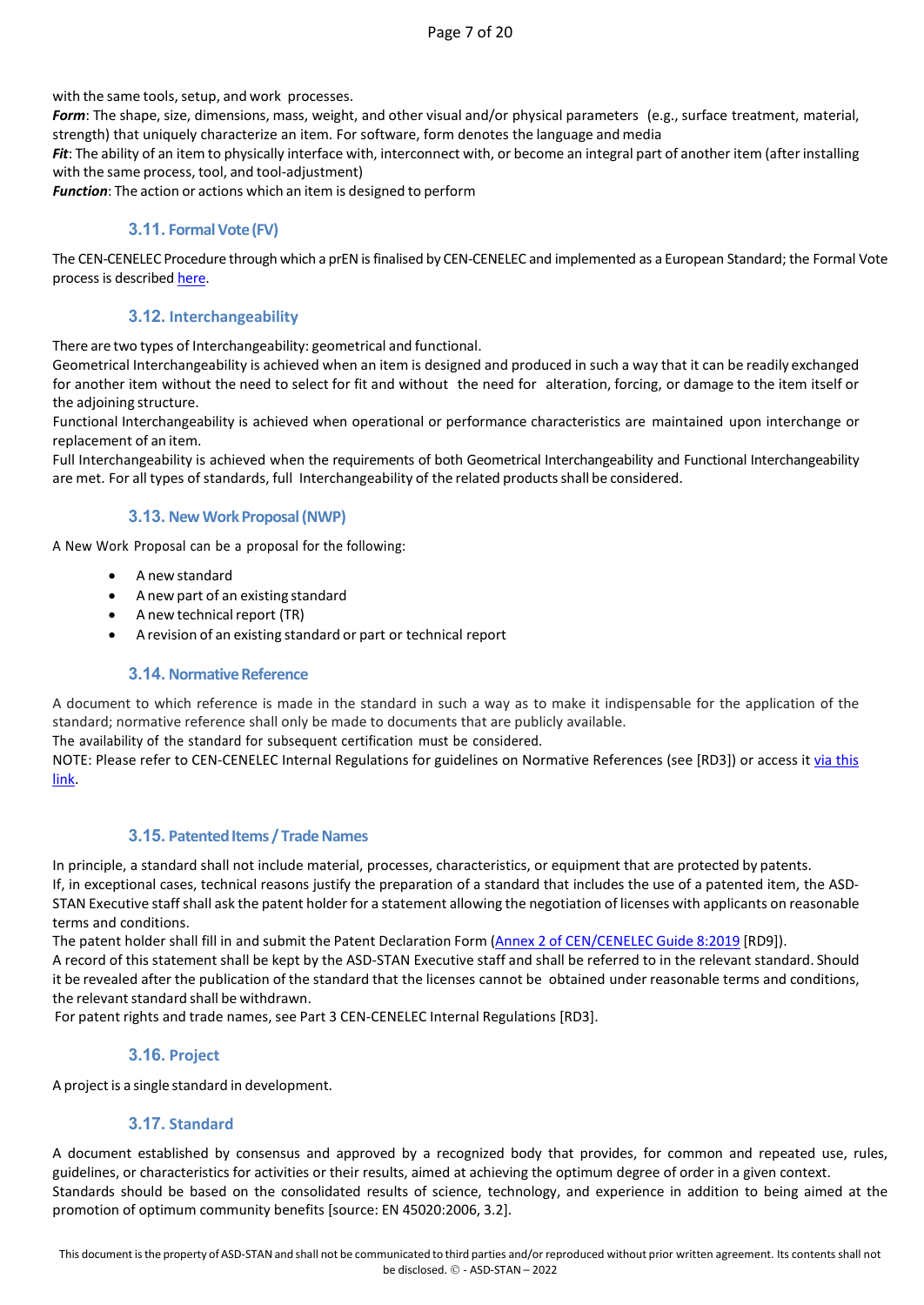## <span id="page-7-0"></span>**3.18. ASD-STAN Technical Report (ASD-STAN TR)**

A technical document published in the following exceptional cases:

- The subject to be covered by the TR is still under technical development, requiring wider exposure, but must be laid down at its current status for further development
- It is an informative publication containing collected data of a different kind that cannot currently be published as a European Standard

If required, a TR can be published as a trilingual version (English, German, and French).

A published ASD-STAN TR is not part of the cooperation agreement with CEN-CENELEC and, therefore, will not be transformed into a CEN TR. ASD-STAN TR is part of the 5 years of periodic review.

## **3.19.Voting**

<span id="page-7-1"></span>The process of public voting that takes place within STAN-NET and is announced via STAN-NET and CEN Documents; in all inquiries, ballots, resolutions, and decisions, each ASD-STAN member is entitled to one vote only.

## <span id="page-7-2"></span>**3.20. Working Group (WG)**

AWorking Group (WG) is a group of industry experts gathered to develop a standard specialised within a specific topic. A WG is chaired by a Working Group Convenor (WGC). A WG is established by the relevant domain members (DTC, Domain Secretary, WGCs, FPs) in coordination with the Executive staff of ASD-STAN and approved by the Technical Authority (TA) decision.

All participants must sign the attendance list, including the "Exploitation Rights Assignment Statement," according to ASD-STAN policies. The list shall not be distributed; it shall be kept as an internal document (in the secretariat workspace folder) in the official working platform of ASD-STAN. The "Exploitation Rights Assignment Statement" must be included in all meeting invitations.

#### <span id="page-7-3"></span>**3.21. ASD-STAN Work Programme**

List of active projects in all ASD-STAN Working Groups NOTE: A WG Work Programme is an extract from the ASD-STAN Work Programme.

## <span id="page-7-4"></span>**4 Roles and Responsibilities**

## **4.1 ASD-STAN Board of Directors**

<span id="page-7-5"></span>In accordance with the ASD-STAN Statutes, the Board is the supervisory body of ASD-STAN. It shall exercise the most extended powers for the administration and management of the association, except for the acts reserved to the competence of the General Assembly. For more details, refer to the Statutes (see [RD7]).

## **4.2 Technical Authority (TA)**

<span id="page-7-6"></span>The prime purpose of the Technical Authority (TA) is to supervise the processes of ASD-STAN and ensure the quality of its activities in the development and publication of standards. The TA reviews the main issues and questions raised by all ASD-STAN stakeholders related to standardization in ASD**-**STAN's Domains and Working Groups (WGs).

The TA oversees the implementation of the Standardization Process Manual (SPM), supervises the Standardization Domains as well as their related Working Groups, and reports on their progress and effectiveness to the ASD-STAN Board.

The TA sets rules for standards development, cooperation with other CEN-CENELEC Technical Committees, application of the Vienna Agreement (cooperation with ISO), and liaison with other SDOs. For more information, refer to the ASD-STAN TA Terms of Refence (ToR) [RD5].

## **4.3 Technical Authority Chair(TAC)**

<span id="page-7-7"></span>The TAC has the authority to enforce the ASD-STAN work programme schedule. The TAC follows the standardization work progress and recommends solutions when troublesome issues are identified. For more information on the role and missions of the TAC, see TA ToR [RD5].

## **4.4 Domain Technical Coordinator(DTC)**

<span id="page-7-8"></span>A DTC is a person nominated by ASD-STAN members and elected by the Technical Authority to represent and facilitate coordination of work between all Working Groups of a Domain in accordance with the processes described in this ASD-STAN Standardization Process Manual. Each Domain shall have a DTC. The DTC is appointed for a period of 6 years, renewable by the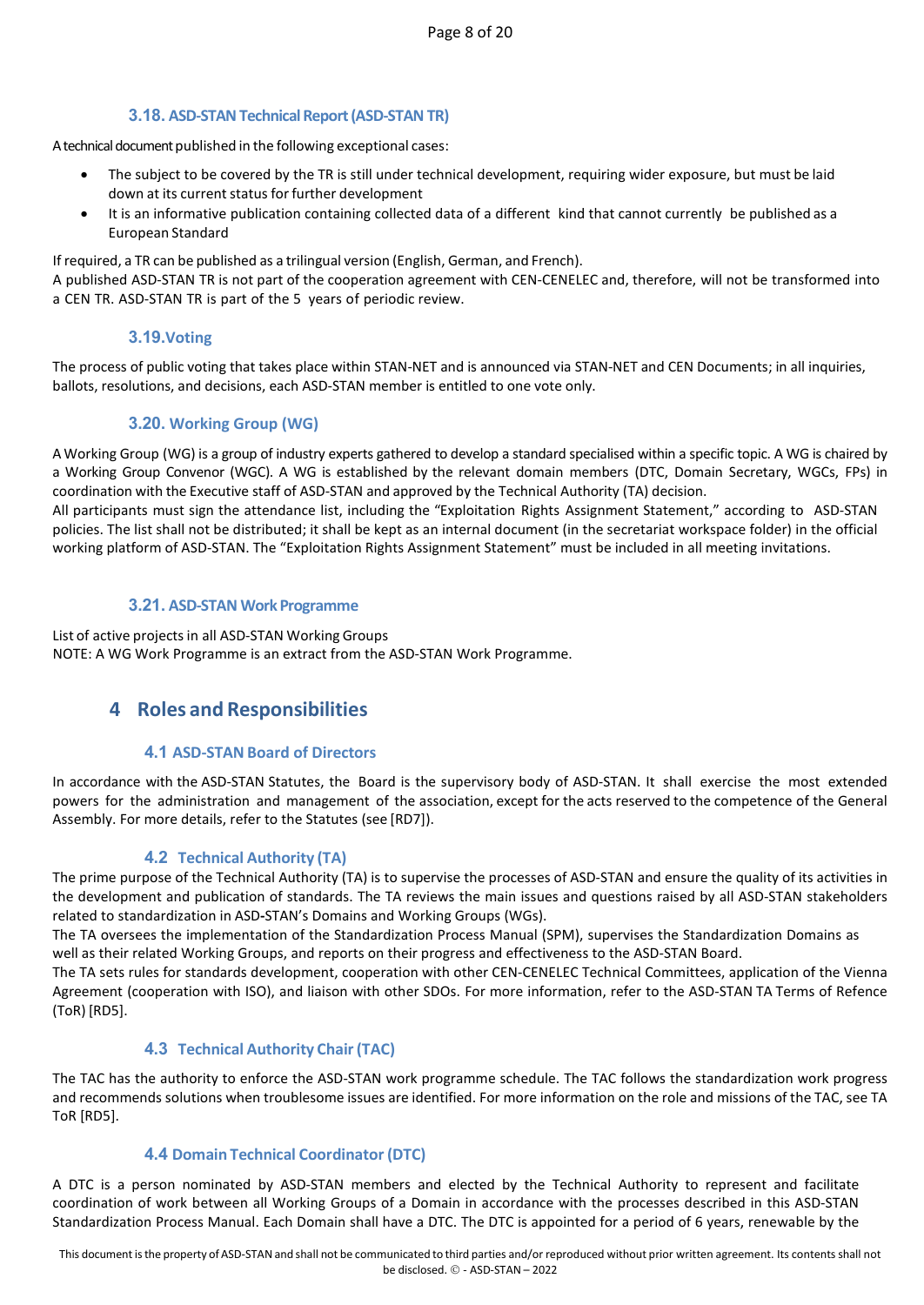Page 9 of 20

TA vote. Nominations and elections of DTC are detailed in the TA ToR [RD5].

The DTC, in coordination with the ASD-STAN Executive staff, is responsible for the following:

- The creation and management of Working Groups formed by the identified Experts, in agreement with the members of the domain and further approved by TA decision
- Validating the nominations of Working Group Convenors based on their qualification and competence
- Approving the work programme proposed by the working groups
- Participating in Technical Authority as a voting member and reporting on domain activities to the TA
- Liaising between Domains or Working Groups, with Member Coordinators, Focal Points, and external organizations
- The assurance of neither overlap nor duplication of approved projects with published or draft standards at the European or International level (in cooperation with the Working Group Convenor and the Secretariat)
- Approval for the publication of documents
- Organization and chairing, at least once a year, a Domain-level meeting with all involved stakeholders participating in the standardization work (WGC, WGS, FP and ASD-STAN Executive staff)

Secretariat function in support of all the Domain Technical Coordinators is performed by the ASD-STAN Executive staff or by a National Standardization Body, if available.

If the domain members feel the need to designate a Vice-DTC, such a decision shall be made unanimously by the Domain FPs and WGCs. The Vice-DTC shall be someone already involved in the domain.

## **4.5 WorkingGroup Convenor(WGC)**

<span id="page-8-0"></span>AWG shall be chaired by a Working Group Convenor (WGC), guiding the WG members according to the principles established in this SPM.

An election process for the WGC is described in Figure 1. The nominations from the members for the WGC shall include a commitment to provide the WG secretary when possible. Both calls for nominations and election ballots run for 1 month. In exceptional cases, the ASD-STAN Executive staff can decide to prolong the duration of the calls and ballots.

The term of the WGC is a period of 6 years and is renewable. The re-balloting rules are shown in Figure 1.



**Figure 1—Nomination and Election Process for the WGC**

The responsibilities of the WGC are as follows:

- Define objectives, prepare the work programme, approve the work programme, monitor the work programme, and update the work programme, including the development schedule, in accordance with the ASD-STAN process stages and the European standardization rules [RD3]
- Facilitate communication between all members within the WG and act as a consultant regarding arising technical matters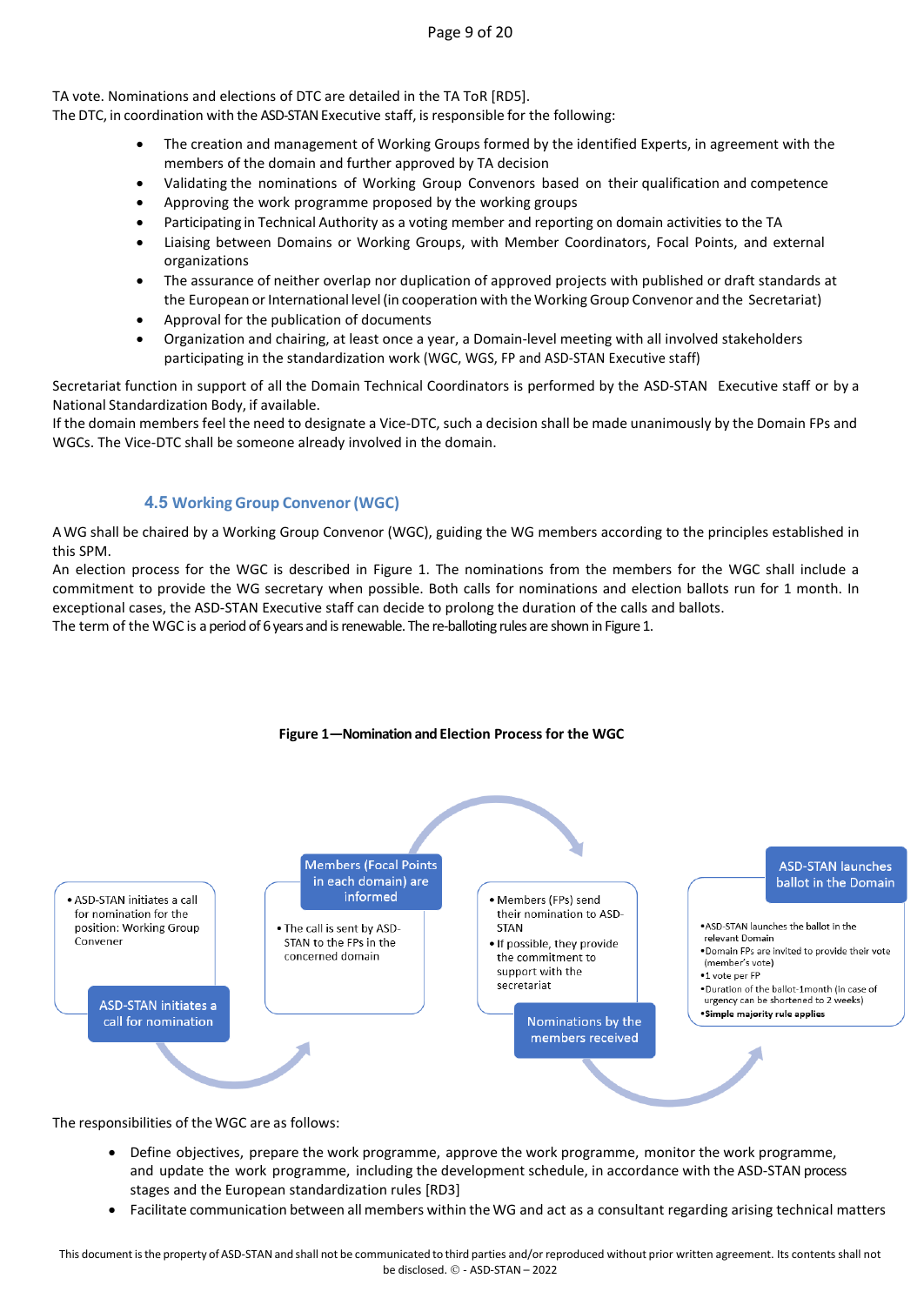- Liaise to other WGs, Domains, and external organizations
- Liaise with and report to the DTC, FP, and ASD-STAN Executive staff
- In cooperation with the DTC, ensure that there is no duplication for approved projects at the European and/or international level
- Achieve consensus, validate the technical content of projects, and provide the CTD for balloting
- Manage the assessment and validity of published EN standards in the context of the 5-year review
- Ensure the consistency of draft documents with the general organization of the relevant Domain—in particular, ensuring that any issued standards cannot be amended to reduce (downgrade) the technical requirements that affect FFF
- Convene a working group meeting at least once a year, and ask—at an appropriate time in each meeting—if anyone has knowledge of essential patents, the use of which may be required to practice or implement the standard being considered; the fact that the question was asked shall be recorded in the meeting report, along with any affirmative responses
- Ensure that the work of the WG is in line with the ASD-STAN policies available at [this link](https://www.asd-stan.org/asd-stan-rules-and-policy-documents/)

If the Working Group feels the need to determine a Vice WGC, such a decision shall be made unanimously by the Working Group. The nominee for the Vice-WGC position shall already be involved in the Working Group.

NOTE: The secretariat function in support of the WGC may be performed by an ASD-STAN member organization or by a National Standardization Body, if available. If needed, the Executive staff of ASD-STAN may support the WGC with the secretariat.

## **4.6 WorkingGroup Secretariat (WGS)**

<span id="page-9-0"></span>For each WG, a secretariat from one of the ASD-STAN members (when possible) is allocated to ensure the implementation of the European standardization process. In cases when the secretariat duties cannot be performed by a member organization, in agreement with the concerned DTC and WGC, ASD-STAN Executive staff can provide direct secretariat support to working groups. The allocated secretariat shall support the activities of the WG, send meeting invitations, maintain meeting minutes, ensure the participants list is signed, assign exploitation rights to ASD-STAN and CEN-CENELEC, and make available all data, documents (in support of each standardization process stage), and information related to the standard development. The secretariat should ensure that all drafting rules of ASD-STAN standards are followed and that only official templates are used.

The WG Secretariat must ensure and follow the rules for drafting of European Standards[RD3- Ref: [CEN-CENELEC Internal Regulation](https://boss.cen.eu/media/5mfdhtrk/ir3_e.pdf)  [Part 3\]](https://boss.cen.eu/media/5mfdhtrk/ir3_e.pdf) and work in the official working platforms of ASD-STAN and CEN-CENELEC.

#### **4.7 Originator**

<span id="page-9-1"></span>The Originator of a project can be any person or company from inside or outside the ASD-STAN organization. The Originator submits a completed New Work Proposal (NWP). He is responsible for providing detailed and complete information in the NWP Form, as needed. If a NWP is presented without the required details, the DTC shall reject the acceptance of such a NWP. The Originator shall participate in the related WG to provide specific expertise in standard development.

#### **4.8 Member Coordinators (MC)**

<span id="page-9-2"></span>Each ASD-STAN member can nominate a Member Coordinator (MC), which will then be approved by the Board. The MC will do the following:

- Arrange for a structure to ensure the representation of a consolidated member's position
- Facilitate the work to be carried out and monitor the voting/comment activities of the FPs for all Domains
- Ensure sufficient communication within the Member Organization, and liaise with external organizations
- Respond—together with the FPs, where applicable—to inquiries and carry out any actions required by the Board/ASD-STAN Executive staff.

NOTE: This Standardization Process Manual does not imply any rules for ASD-STAN members' internal work, but only for cooperation within the ASD-STAN Technical Authority.

## **4.9 Focal Point (FP)**

<span id="page-9-3"></span>Each membershall assign one FP per Domain, representing the view of the member organization. The FP should arrange for a structure to ensure the representation of a consolidated member's position on the projects. Focal Points shall do the following:

- Provide the member's vote on new projects and drafts
- Ensure the representation of a consolidated position on the project
- Identify and nominate Experts for participation in WGs
- Respond—together with the MC, where applicable—to inquiries and carry out any actions required by the Board,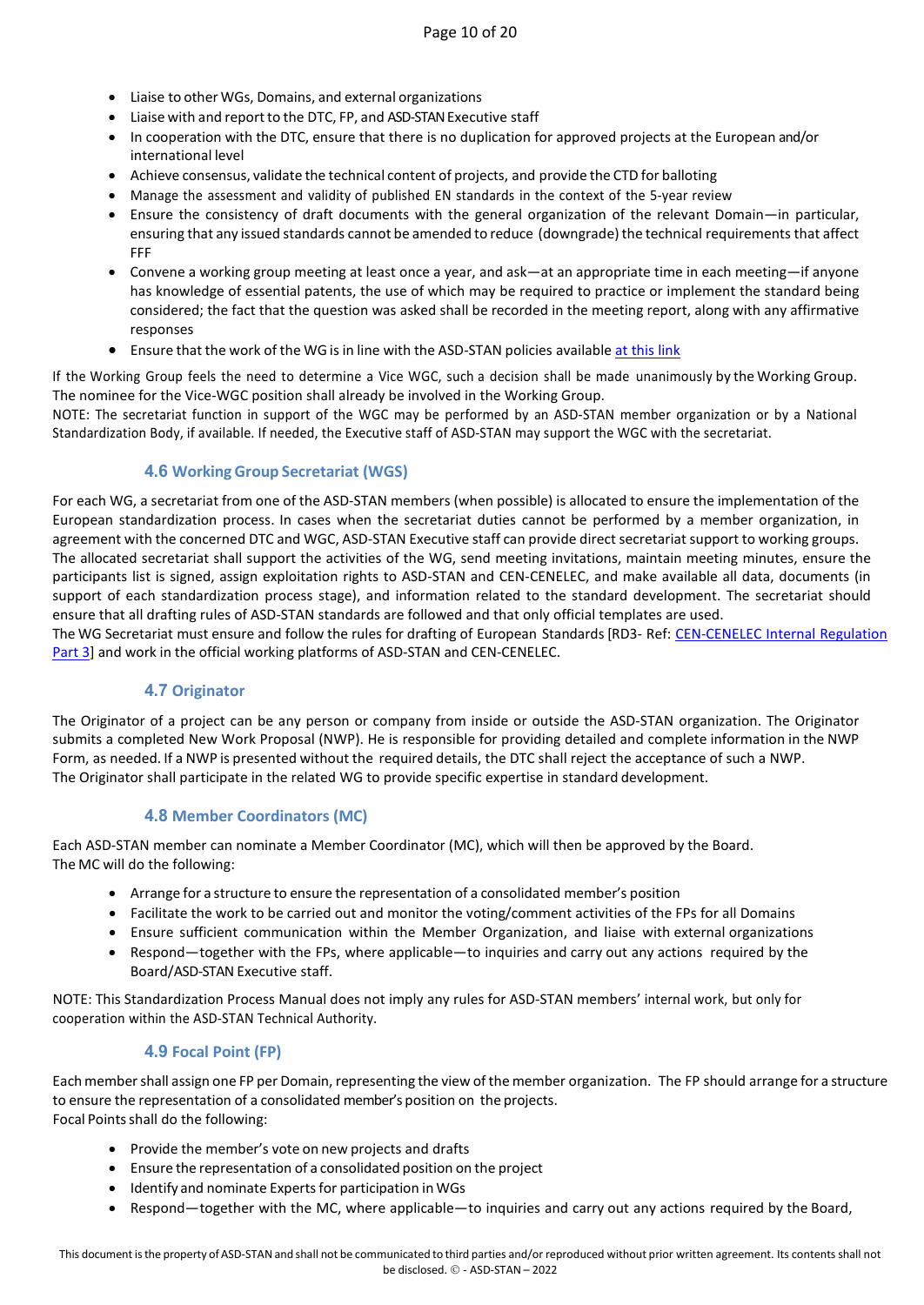#### TAC, ASD-STAN Executive staff, or DTCs.

If the FP does not reflect the view of his member organization, the TA has the right to request the replacement of the FP.

## **4.10 ASD-STAN Executive Staff**

<span id="page-10-0"></span>The ASD-STAN Executive staff is the permanent staff of the ASD-STAN (association registered in Belgium). The Director is selected and approved by the Board.

#### <span id="page-10-1"></span>**The Director's responsibilities:**

- Achieving the short- and long-term objectives of the association set by the Board of Directors
- Preparation ofthe business plan and reporting to the Board of Directors
- The management and day-to-day administration of the association according to Belgian legislation
- Definition of the working procedures, application of those procedures and processes as defined in this SPM, and the administrative management of the activities of the Technical Authority
- Support to certain standardization projects
- Provision of ICT services in support of the activities of the association
- Outsourcing of specific technical activities on a competitive basis
- Adapting in-house capabilities and capacities to real needs
- External representation, collaboration, and promotional activities

#### <span id="page-10-2"></span>**The ASD-STAN Executive Staff responsibilities (aside from those of the Director):**

- The coordination of the activities of the Technical Authority, support to DTCs, WGCs, and their secretariats
- Ensure the selection of a secretariat in support of the Domain Technical Coordinators and Working Group Convenors in case no secretariat is provided by a member or in other exceptional cases
- Monitor and ensure balance of the WGs Secretariats' allocation
- Facilitate liaisons between Domains or WGs and external organizations
- Maintain the ASD-STAN database using the information provided by the Domains and WGs in coordination with the CEN-CENELEC database
- Monitor and coordinate all standardization efforts, the work programme, and the schedule
- Manage the full ASD-STAN standardization process from NWP until the EN publication
- Register projects at CEN-CENELEC and provide the allocated CEN WI number to the relevant WG Secretariats
- Implement procedures and establish tools for the following: ballots on drafts, publication of ASD-STAN prENs, presentation of standards to CEN-CENELEC for CEN Enquiry and Formal Vote, and presentation of definitive texts to CEN-CENELEC
- Be responsible for the initiation of the 5-year reviews of existing standards
- Use and maintain CEN Documents for all related standardization work with CEN involvement
- Use, maintain, and provide relevant access to ASD-STAN tools (database, STAN-NET, etc.) and align those tools with CEN Documents to avoid discrepancies as much as possible
- Assist the Director in his activities

# **5 ASD-STAN Digital work platform (STAN-NET) and CEN Documents**

<span id="page-10-3"></span>All active ASD-STAN participants (including DTC, FP, WGC, WGS, MC, and TAC) shall mandatorily use ASD-STAN digital tools (STAN-NET) for the standardization work carried out at the ASD-STAN level. These tools are managed by ASD-STAN Executive staff. Access to them is granted by ASD-STAN.

In parallel, CEN Documents remains a communication and document exchange tool to comply with CEN-CENELEC rules. The registration of experts, convenors, DTCs, and secretaries in CEN Documents is managed by the National Standardization Bodies, members of CEN. If requested, the relevant contact details will be provided by the ASD-STAN Executive staff. The ASD-STAN Executive staff, the representatives of the Board, and the TAC can request registration directly via the CEN-CENELEC Management Center (CCMC) as the representatives of ASD-STAN management.

Representatives of CEN-CENELEC Members wishing to be included in ASD-STAN groups must inform the ASD-STAN Executive staff to receive information about ongoing projects.

The ASD-STAN Executive staff must verify and ensure that all ASD-STAN FPs and CEN-CENELEC members have been registered in ASD-STAN STAN-NET and, if applicable, in CEN Documents to guarantee participation in all standardisation steps.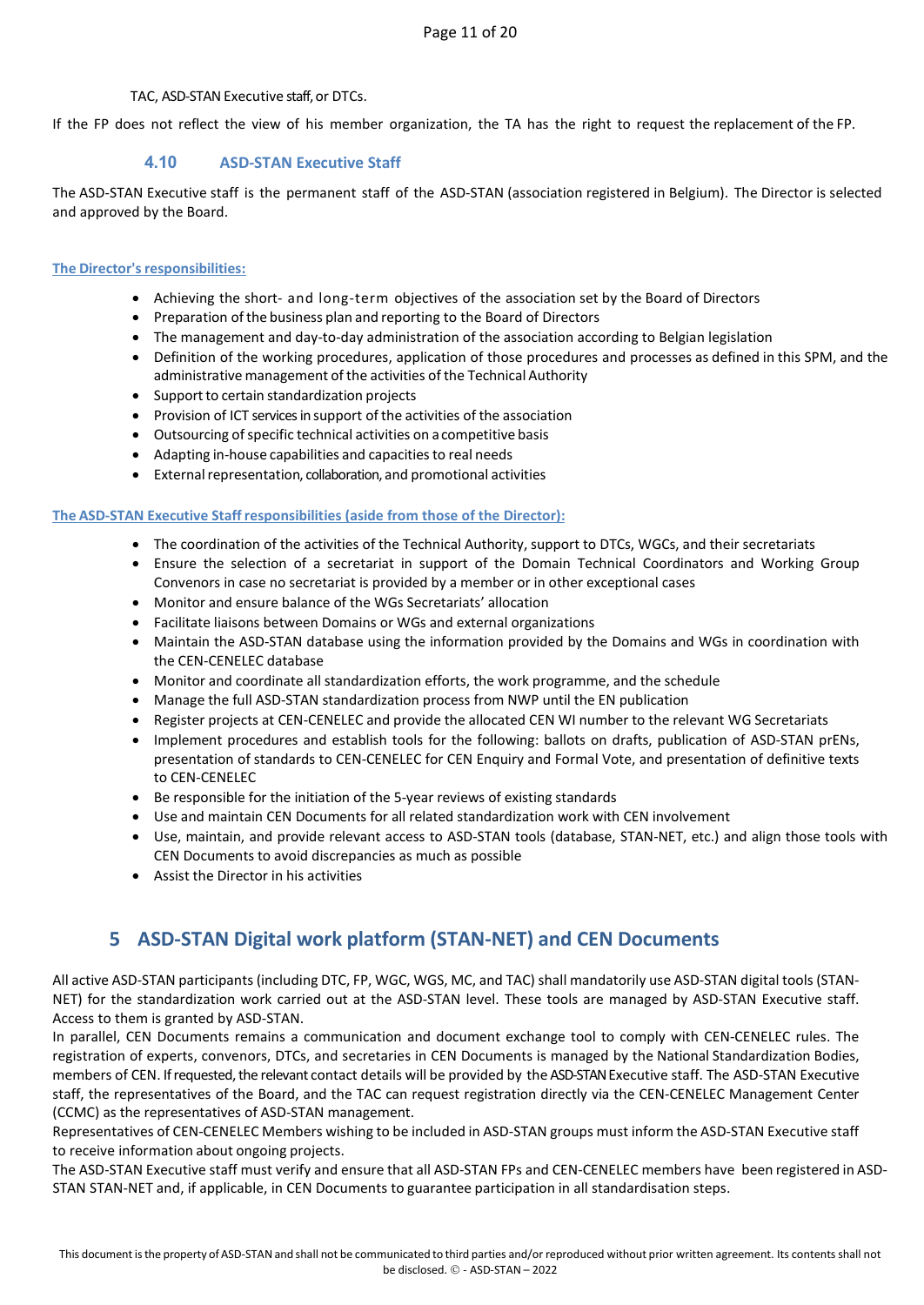## **6 Standardization Process**

<span id="page-11-0"></span>This section details the Standardization Process and identifies the steps in the process, the personnel responsible for each step, and the procedures to be followed. Figure 2 shows an overview of the total process; it should be used as a reference throughout this SPM.

The primary duty of ASD-STAN is the development and systematic review of EN standards.

| <b>Process Step</b>                                                                                                      | <b>Stage</b><br>Code | <b>Duration</b>           | Platform/<br>deliverable                                    | <b>Exec</b> | <b>DTC</b>   | <b>FP</b>    | WG             | Orig         | <b>TAC</b> |
|--------------------------------------------------------------------------------------------------------------------------|----------------------|---------------------------|-------------------------------------------------------------|-------------|--------------|--------------|----------------|--------------|------------|
| <b>NWP Issue</b>                                                                                                         | 00.00                |                           | <b>NWP Form</b>                                             |             |              |              |                | A            |            |
| <b>NWP Assessment</b>                                                                                                    | 00.20                | Maximum of 2<br>weeks     |                                                             | Α           | Α            |              |                | T            | ı          |
| Vote on NWP Review of<br><b>Target Dates</b>                                                                             | 10.00                | 1 month                   | ASD-STAN STAN-<br>NET/CEN<br>Documents                      |             |              | Α            |                |              |            |
| Final Assessment, prEN Number<br>Allocation Launch Project                                                               | 20.00                | Maximum of 1<br>week      | (Livelink)                                                  | A           | $\mathbf{I}$ | $\mathbf{I}$ | $\overline{1}$ | $\mathbf{I}$ |            |
| <b>Establishing Committee Draft</b><br>(CTD) by the WG Check<br>Conformance to the CEN-<br><b>CENELEC Drafting Rules</b> | 20.99                | 0 to 6 months<br>(note 1) | <b>CTD</b>                                                  |             |              |              | Α              |              | (A)        |
| <b>Editing Stage 1</b>                                                                                                   | 21.90                | 1 to 2 months             | $41$ <sup>e_stf</sup>                                       | Α           |              |              |                |              |            |
| Submission to CCMC for CEN-<br><b>CENELEC</b><br>Enquiry                                                                 |                      | 5 weeks                   | <b>E-TRANS</b>                                              | Α           |              |              |                |              |            |
| NDB/CEN-CENELEC<br>Enquiry                                                                                               | 30.00                | 3 months                  | <b>ASD-STAN STAN-</b><br>NET/CEN<br>Documents<br>(Livelink) |             |              | Α            |                |              |            |
| NBD/CEN-CENELEC<br><b>Enquiry Results</b>                                                                                | 30.70                |                           | ASD-STAN STAN-<br>NET/CEN<br>Document<br>(Livelink)         | Α           | $\mathbf{I}$ | $\mathbf{I}$ | $\overline{1}$ |              | T          |
| <b>Disposition of Comments</b><br>Template and Preparation of<br>CD-Check Conformance to<br>the CEN Drafting Rules       | 30.70                | Max 2 months<br>(note 1)  | Comment<br>Template                                         |             |              |              | Α              |              | (A)        |
| <b>Editing Stage 2</b>                                                                                                   | 30.90                | 2 to 4 weeks              | <b>CD</b>                                                   | Α           |              |              |                |              |            |
| Final Check and Approval<br>for Publication                                                                              | 30.99                | Maximum of 2<br>weeks     | Executive<br>Decision                                       | Α           | Α            |              | Α              |              |            |
| ASD-STAN prEN<br>Published                                                                                               | 40.00                | 1 week                    | <b>ASD-STAN prEN</b>                                        | Α           |              |              |                |              |            |
| $I = Information, A = Action$                                                                                            |                      |                           |                                                             |             |              |              |                |              |            |
| Note 1: Depending on the maturity of the NWP draft document; extension requires approval of the TAC                      |                      |                           |                                                             |             |              |              |                |              |            |

**Figure 2—Project Stages and Associated Documentsforthe Standardization Process**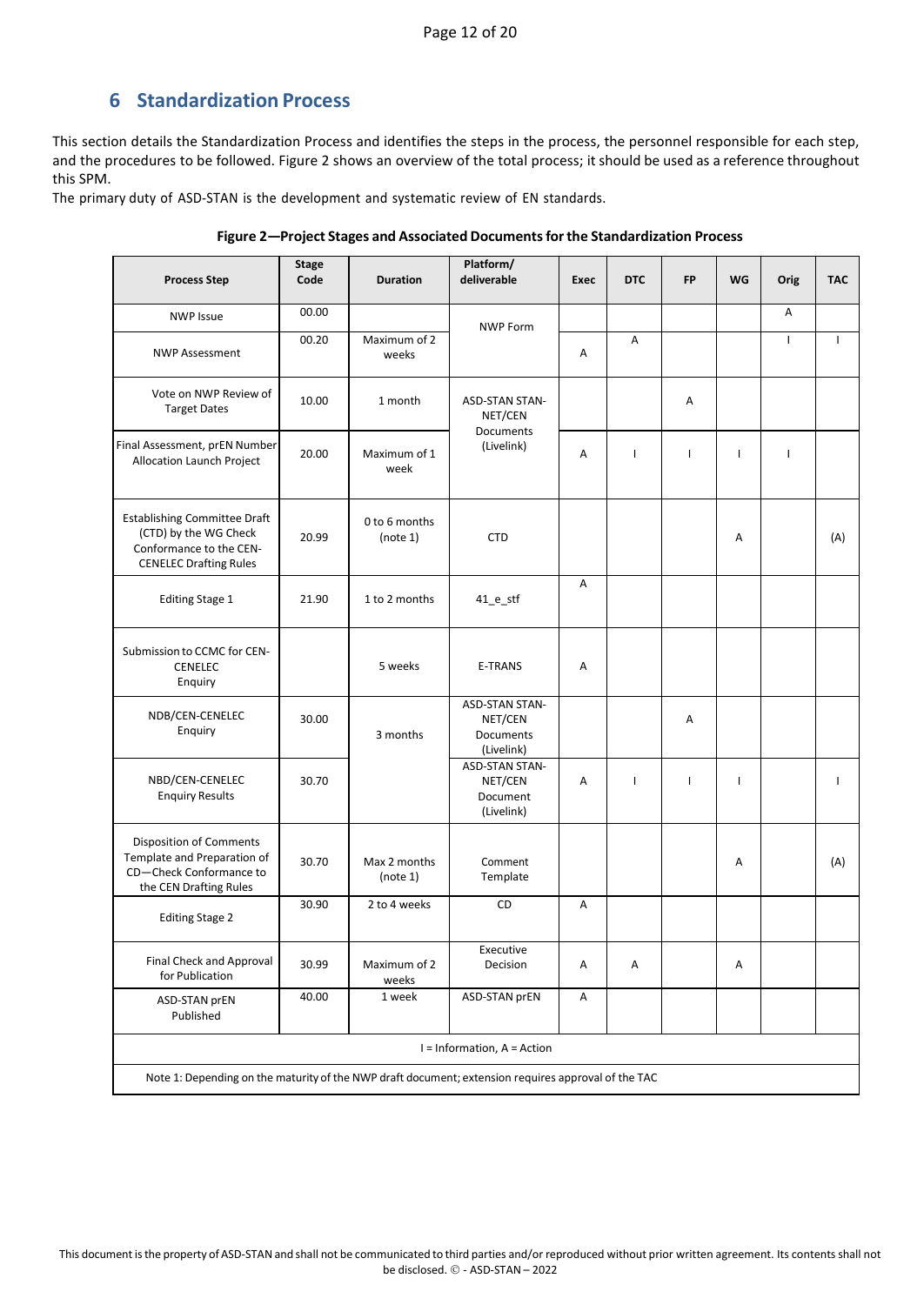

**Figure 3—Transformation of an ASD-STAN prENinto an EN**

| <b>Process Step</b>                                                   | <b>Stage</b><br>Code | <b>Duration</b> | Platform/<br>deliverable | Exec  | <b>DTC</b> | <b>FP</b> | <b>WG</b> | Orig | <b>TAC</b> |
|-----------------------------------------------------------------------|----------------------|-----------------|--------------------------|-------|------------|-----------|-----------|------|------------|
| Submission to CCMC for FV                                             | 50.00                | 3.5 months      | E-TRANS                  | S     |            |           |           |      |            |
| <b>CEN-CENELEC FV</b>                                                 | 50.20                | 2 months        | ASD-STAN/CEN<br>FprEN    | FA,C  |            |           |           |      |            |
| <b>CEN-CENELEC FV</b><br>Results/Comments                             | 50.70                |                 | ASD-STAN/CEN             | FA,C  |            |           | FA        |      |            |
| Preparation for Publication                                           | 50.90<br>50.95       | 3 months        |                          | FA    |            |           | C         |      |            |
| <b>EN Publication</b>                                                 | 50.99<br>60.60       |                 | <b>E-TRANS</b>           | S, FA |            |           |           |      |            |
| Withdrawal of prEN                                                    | 60.97                |                 |                          | FA    |            |           |           |      |            |
| $S =$ Submit, I = Information, C = Communication, FA = Further Action |                      |                 |                          |       |            |           |           |      |            |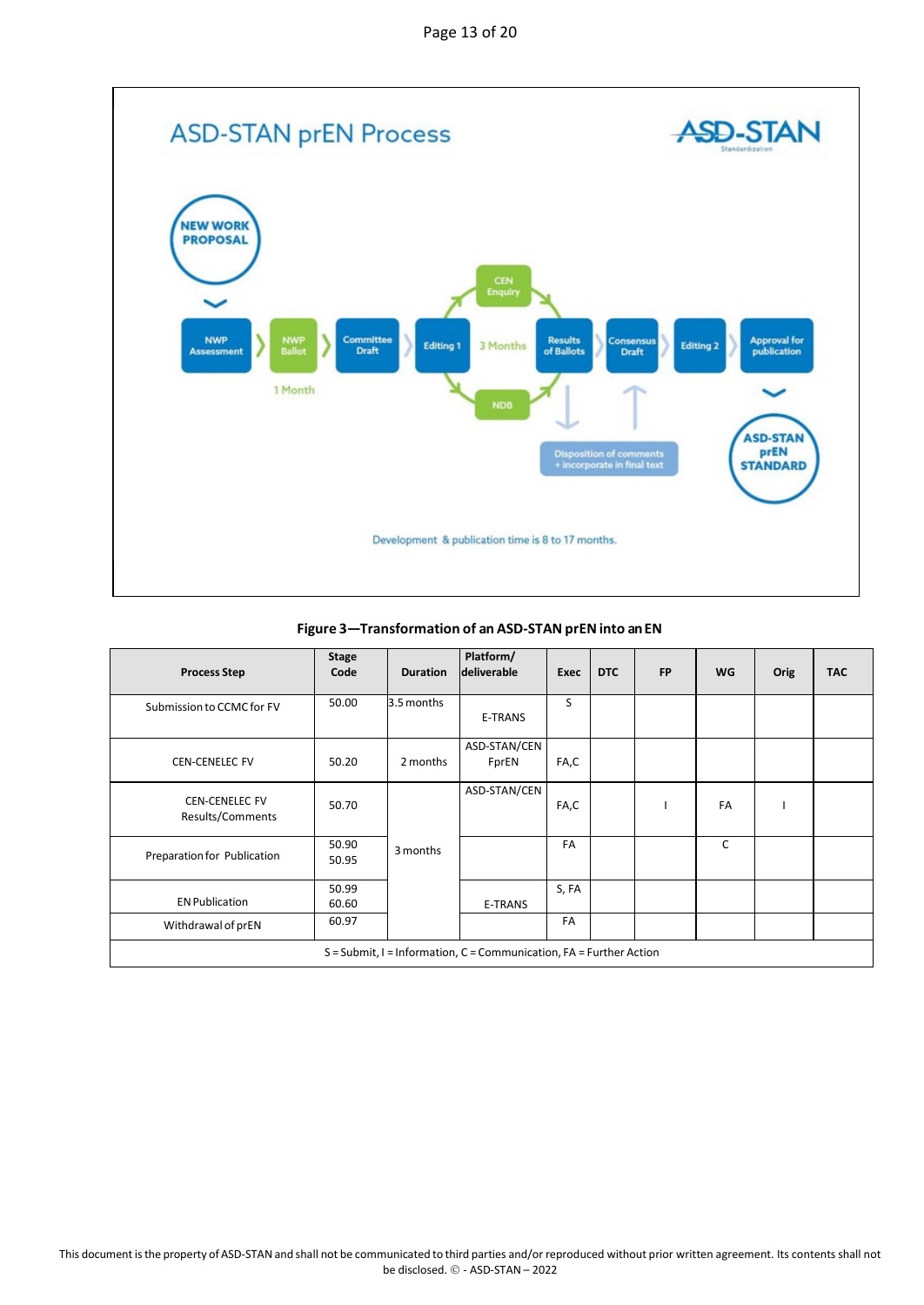

# **7 NWP issue (00.00)**

<span id="page-13-0"></span>A New Work Proposal (NWP) is a proposal for a new standard, a new part of an existing standard, a technical report, a revision of an existing standard, a revision of part of an existing standard, or a revision of an existing technical report. A New Work Proposal can be submitted by a person—called the Originator—by using The Project Form (TPF folder 00.00). The Originator shall do the following:

- Indicate which kind of deliverable is proposed
- Provide a first working draft or an outline of such a working document
- Suggest potential additional participants to a related Working Group, or, if no Working Group exists, suggest potential participants, including the Working Group Convenor
- Indicate potential implications from patents, licenses, and intellectual property rights
- Propose a time frame for this project

If the schedule for drafting is more than 6 months, it requires prior approval from the TAC. The timeframe can be between 0 and 6 months, depending on the maturity of the draft. The WG Convenor and the DTC are responsible for monitoring. The completed NWP proposal shall be sent to the ASD-STAN Executive staff by the Originator or on behalf of the Originator by the National Standardization Body.

Title of standards: editorial change to the title of a standard is possible during the standardization process. Changes of technical importance shall be evaluated if they affect the form, fit, or function of the original product(s) covered by the standard (see also chapter 18: Revision of EN or ASD-STAN prEN).

NOTE: During the development of a standard, Working Group members are requested to inform about—or to disclose, if relevant—any patent that, according to their own judgement, may be considered an essential patent for the proposed deliverable. Working Group members are deemed to provide such information on any known essential patents in good faith and to the best of their knowledge.

# **8 NWP Assessment and Vote—Launch Project (00.20 – 20.00)**

<span id="page-13-1"></span>The New Work Proposal (NWP) shall be evaluated in the following ways:

- Commercially by the ASD-STAN Executive staff, using TPF folder 00.20
- Technically by the relevant Domain Technical Coordinator, using TPF folder 00.20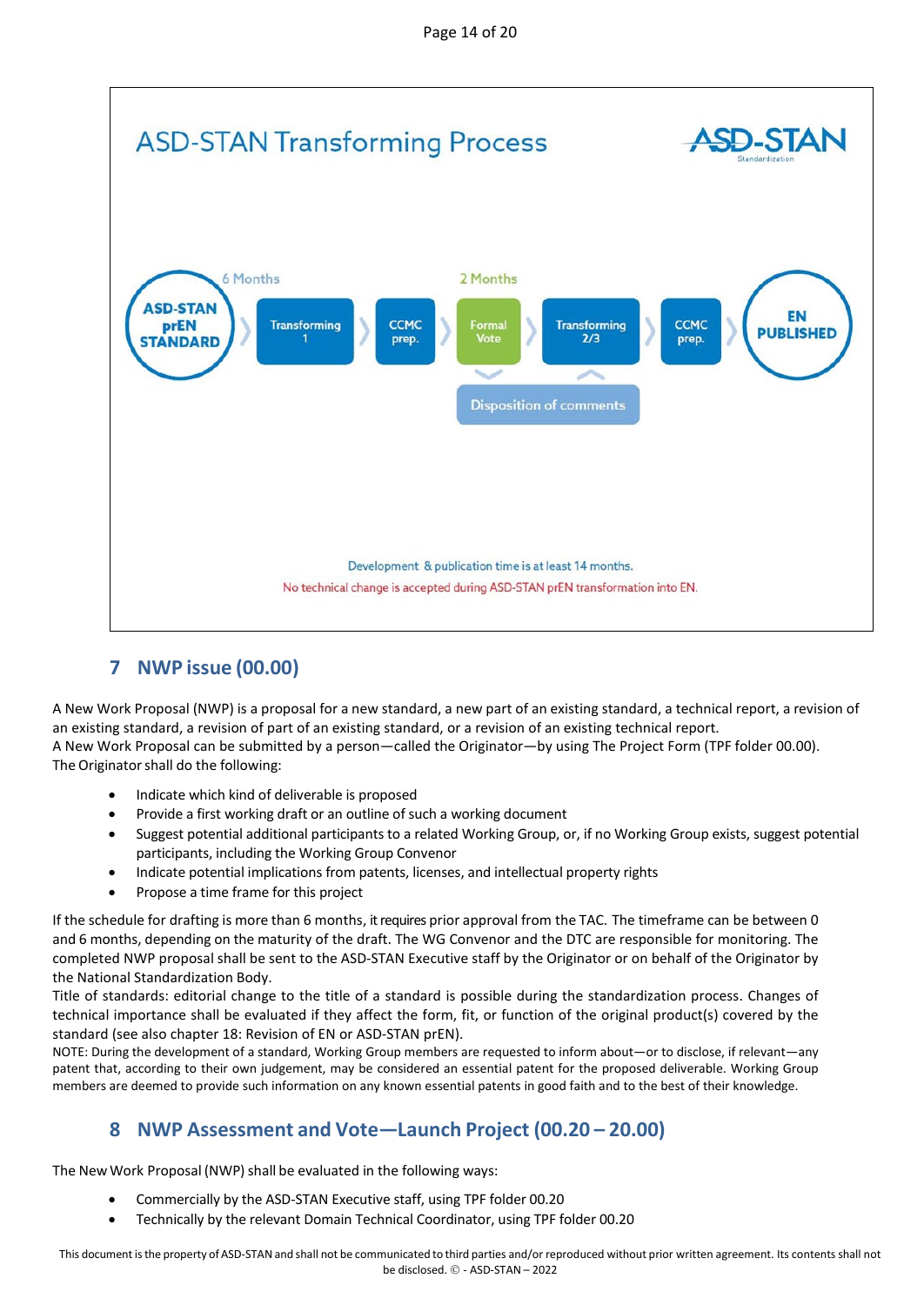- The ASD-STAN Executive staff shall identify the applicability of the Vienna Agreement
- Then, the NWP will be balloted by the ASD-STAN Executive staff; the voting takes place in an ASD-STAN official electronic tool, using TPF folder 10.00
- If a new WG must be established, a call for WGC and WGS will be performed according to chapter 4.5
- The ASD-STAN Executive staff will distribute the results, using TPF folder 20.00

At least 3 valid votes should be provided; the result is established by simple majority. There is one vote per ASD-STAN member. In case of a negative NWP vote, the member must clarify and justify its vote.

The NWP ballots make it possible for the members to nominate experts to work on specific projects.

If the NWP is rejected (10.98), the ASD-STAN Executive staff will inform the Originator and the Domain/Working Group Secretariat.

The Domain Technical Coordinator and the ASD-STAN Executive staff shall make a joint decision on the progression of the New Work Proposal in case of an insufficient number of votes or a rejection (10.98).

The Originator can appeal to the Technical Authority regarding the rejection.

In the case an NWP is accepted by vote, the ASD-STAN Executive staff has a maximum of 1 week to allocate the prEN number and to officially launch the project.

If the proposal is supported, the WG establishes a work plan schedule.

The Project Form will serve as a log file. It shall be updated by the ASD-STAN Executive staff. This document will be available for all WG members on the ASD-STAN electronic working platform (STAN-NET) as well as CEN Documents. The WG Secretary is responsible for keeping this document updated.

The ASD-STAN Executive staff shall inform CEN-CENELEC after a positive NWP result to request the registration of a new project in the CEN-CENELEC database.

## **9 Establishing the CTD (20.20)**

<span id="page-14-0"></span>The WG is responsible for the preparation of the Committee Draft (CTD).

The WG, with the support of the WG Secretariat, shall prepare the Committee Draft in English in accordance with the [Rules](https://boss.cen.eu/media/5mfdhtrk/ir3_e.pdf) for the Drafting of European [Standards.](https://boss.cen.eu/media/5mfdhtrk/ir3_e.pdf) 

If necessary, the following text with an informative reference to EN 9100 should be used in ASD-STAN prEN/EN:

"The manufacturer's operations shall be an approved production organisation for aerospace products. Additionally, they shall demonstrate that it has implemented and is able to maintain a quality management system (e.g., according to EN 9100 or an equivalent accepted and established aerospace quality management system)."

The WG Secretary (or, by default, the WGC) shall inform the ASD-STAN Executive staff about the finished CTD (20.99) with The Project Form folder 20.99.

<span id="page-14-1"></span>The CTD shall be provided in CEN Documents by the Working Group Secretary. ASD-STAN Executive staff will mirror the document distribution in STAN-NET.

# **10 National Domain Ballot (NDB) / CEN-CENELEC Enquiry (CEN ENQ) (30.00)**

The ASD-STAN Executive staffsubmits the CTD to CCMC and requests the start of the CEN-CENELEC Enquiry.

The ASD-STAN Executive staff shall launch the National Domain Ballot on the same date as the CEN-CENELEC Enquiry (via CEN Documents), see TPF folder 30.00. The Working Group Secretary shall provide the CTD to the WG via CEN Documents. ASD-STAN Executive staff will mirror the document distribution in STAN-NET.

Focal Points shall do the following:

- Distribute the CTD to interested parties in their area for approval or comments
- Compile comments received from the interested parties

The UK Focal Point shall check the English Title. French and German Focal Points shall check the translation of the proposed title of the draft in their languages. If necessary, a corrected translation shall be provided with comments.

There shall be at least 3 valid votes during NDB; the result is established by simple majority. There is one vote per ASD-STAN member. The answer "no member interest/expertise" is a valid vote and counted as an abstention.

The ASD-STAN Executive staff will distribute the results, see TPF folder 30.70.

<span id="page-14-2"></span>All CEN-CENELEC members are entitled to vote or comment during the parallel CEN-CENELEC enquiry started by CEN.

# **11 NDB Enquiry and CEN Enquiry Results / Disposition of Comments(30.70)**

The Project Form (TPF folder 30.70) will provide full transparency about the NDB results. Received comments will be provided in the [ISO-IEC-CEN-CENELEC-Commenting](http://boss.cen.eu/formtemp/Commenting_Form.doc) Template.

In addition, ASD-STAN will provide the CEN enquiry result, including the comment forms by the CEN members.

In case one of the ballots (NDB or CEN Enquiry) fails, the responsible WG will try to solve the issue and prepare a second CTD if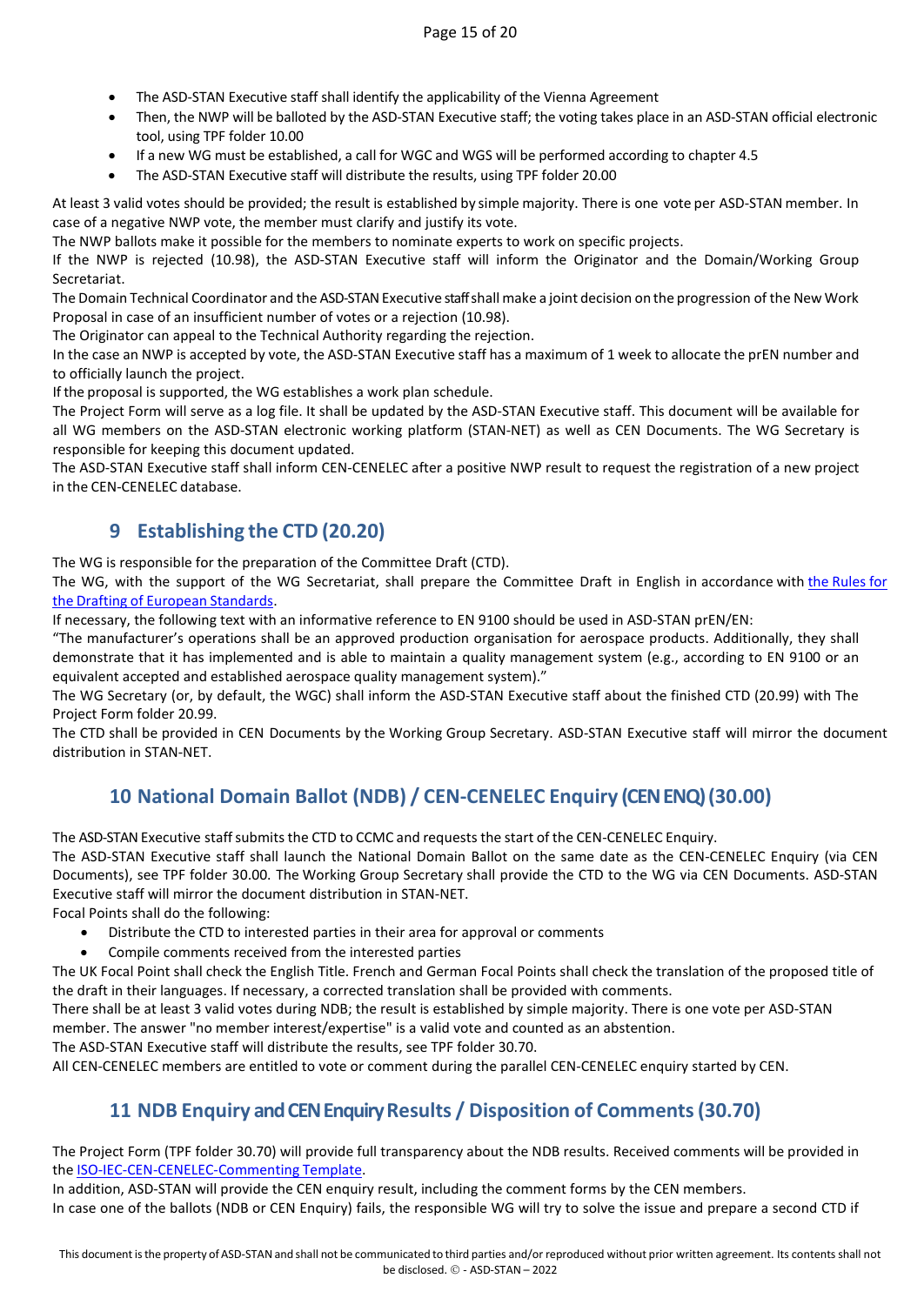possible (clause 9). A second parallel NDB and CEN Enquiry shall be started in case the WG desires to continue.

NOTE: The voting policy of CEN Enquiry is defined in CEN-CENELEC INTERNAL REGULATIONS Part 2: 2022, clause 6.

The WG, with the support from the Secretariat, is responsible for the disposition of all comments (NDB and CEN Enquiry). The WG Secretary shall distribute the agreed-upon disposition of all comments and the adapted CD within the WG via CEN Documents. ASD-STAN Executive staff will mirror the document distribution in STAN-NET. The WG Secretary shall provide the comment table with the disposition of comments and the adapted CD text as final CD to the ASD-STAN Executive staff and request the initiation of the publication.

In case no consensus can be reached, the issue is to be escalated to the DTC for mediation. The DTC can escalate to the TAC. TPF folder, "Results of Review," must be fulfilled by the DTC.

The ASD-STAN Executive staff is responsible for checking for conformance with the CEN drafting rules and the preparation of the final version of the prEN. For this task, he may be supported by a contracted service provider, if necessary (TPF folder 30.90).

The responsibility regarding the timing schedule according to files as well as the whole process remains with the ASD-STAN Executive staff. If the scheduled timing cannot be matched, the ASD-STAN Executive staff must inform the TAC at least one week before expiry of this schedule.

## **12 Final Check and Approval for Publication (30.99)**

<span id="page-15-0"></span>The ASD-STAN Executive staff sends the information via CEN Documents to the WG Secretary, the WGC, and the DTC (TPF folder 30.90). Then, these individuals have 2 weeks to object the publication.

The DTC, the WGC, and the WGS are strongly encouraged to send the confirmation of their approval for publication within 2 weeks. Should no response arrive after 2 weeks, this will be counted as "no objection received." Then, the ASD-STAN Executive staff will start publication immediately after that time.

## **13 ASD-STAN prENPublication (40.00)**

<span id="page-15-1"></span>The ASD-STAN Executive staff is responsible for the ASD-STAN prEN publication.

The ASD-STAN Executive staff shall launch the publication of the final CD as ASD-STAN prEN. The information about the publication of the new ASD-STAN prEN shall appear in ASD-STAN Newsletter & Publication Notice.

The first edition of an ASD-STAN prEN is called P1 on the ASD-STAN prEN title page. The following possible revisions will be named sequentially (P2, P3, and so forth).

NOTE: Different from prEN designations in other CEN-CENELEC committees, the ASD-STAN prENs are called "projected ENs" and are accepted as standards by the aerospace industry.

## **14 CEN-CENELEC FV (50.00 – 50.20)**

<span id="page-15-2"></span>A maximum 6 months after the ASD-STAN prEN publication (40.00), the ASD-STAN Executive staff submits the FprEN and the disposition of comments from the NDB/CEN-CENELEC Enquiry to CCMC and requests the start of the formal CEN-CENELEC vote. CEN-CENELEC will start the 2-month-long formal vote among the CEN-CENELEC members according to CEN-CENELEC procedures [RD3].

The Working Group Secretary shall provide the FV document to the WG via CEN Documents. ASD-STAN Executive staff will mirror the document distribution in STAN-NET.

## **15 CEN-CENELEC FV Results (50.70/50.90/50.95)**

<span id="page-15-3"></span>CEN-CENELEC will submit the results of the formal vote to the CEN-CENELEC members and the ASD-STAN Executive staff. If the FV was successful, the ASD-STAN Executive staff shall submit the prepared final EN version to CEN-CENELEC. For this task, he may be supported by a contracted service provider. The responsibility for this remains with the ASD-STAN Executive staff. Modifications of the technical content are not allowed between ASD-STAN prEN and EN. Therefore, during the FV, only editorial comments are accepted. In the case of modifications to the technical content, the ASD-STAN prEN must be withdrawn and an NWP shall be prepared.

The Working Group Secretary shall provide the disposition of FV comments to the WG via CEN Documents. ASD-STAN Executive staff will mirror the document distribution in STAN-NET.

# **16 CEN-CENELEC publication and withdrawal of ASD-STAN prEN (60.60 & 60.97)**

<span id="page-15-4"></span>Any ASD-STAN prENs that have been published as an EN must be withdrawn by ASD-STAN within a period of six months after the date of CEN publication.

NOTE: For the procedure for ratification, availability, and publication as National Standards, see the CEN-CENELEC Internal Rules.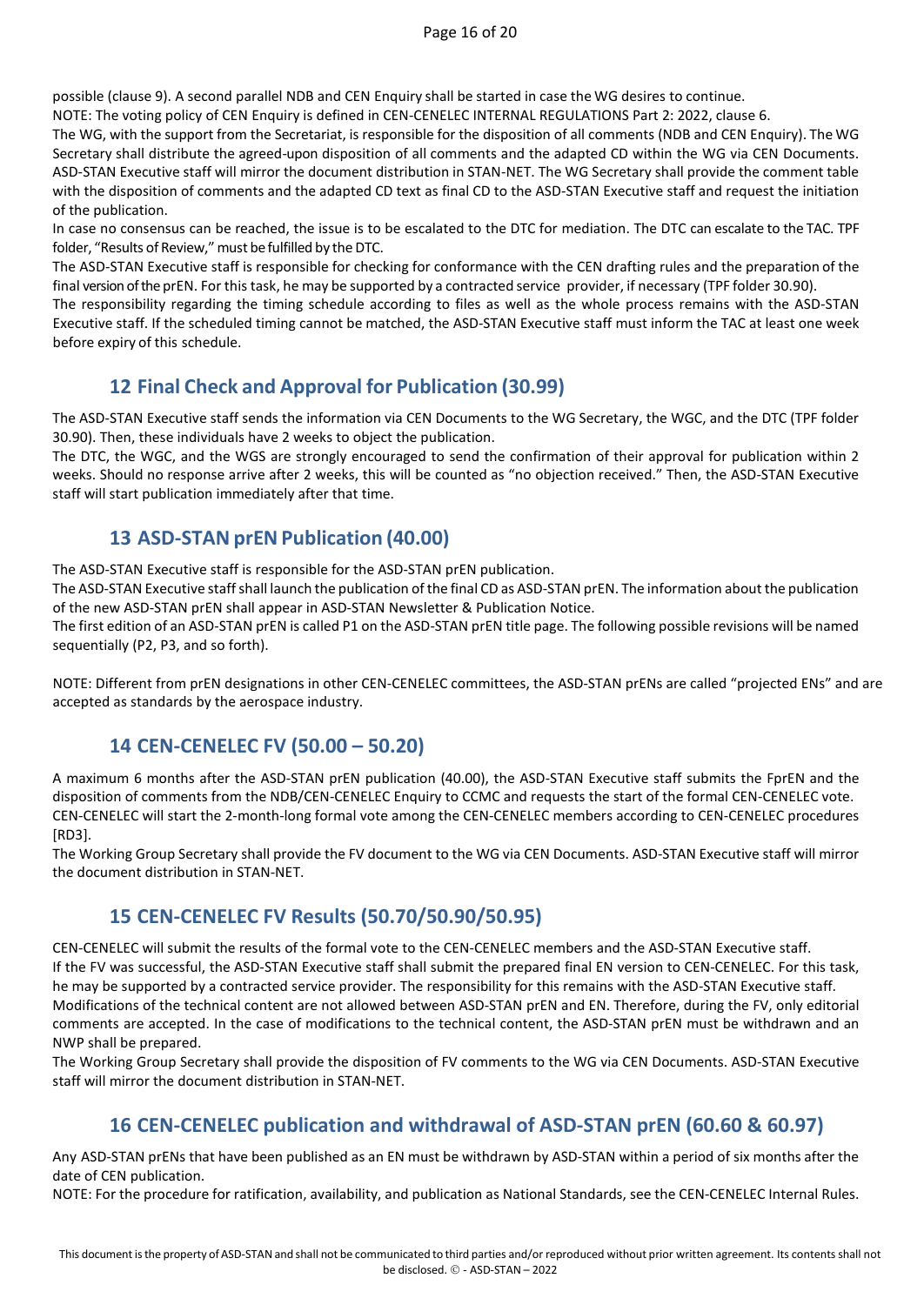## **17 Review of EN (5-year review) (90.00)**

<span id="page-16-0"></span>According to the CEN-CENELEC Rules, ASD-STAN must initiate the systematic review (5-year), at the latest, five years after the publication (or previous confirmation) date of the EN to check if they still represent the best possible solution for European application.

Every January, the ASD-STAN Executive staff provides a list of ENs received from CEN-CENELEC (CCMC) that must be reviewed by the end of the current year. The ASD-STAN Executive staff shall contact the ASD-STAN Focal Points and the CEN-CENELEC members to start the 3-month balloting process.

The following votes are possible:

- Confirmation without changes(for a further 5 years)
- Withdrawal (explanation necessary)
- Revision with changes(explanation necessary)

The ASD-STAN Executive staff publishes the results. The WG is responsible for the disposition of comments or any other necessary actions. If the result of voting indicates that a revision or new edition of the EN standard is necessary, the next step shall be a NWP (Revision) at the ASD-STAN level.

## **18 Revision of EN or ASD-STAN prEN**

<span id="page-16-1"></span>A revision of an EN or ASD-STAN prEN starts with a NWP issue and an evolution form (to reflect changes to the previous edition) for an ASD-STAN prEN.

When the revised text is submitted as a NWP proposal, a list of changes from the previous edition should be listed in the foreword according to CEN IR Part 3. For the NWP application, changes in the text must be marked to simplify the identification of changes. If the modifications affect form, fit, or function, the revision shall be initiated as an NWP with a new ASD-STAN prEN number or, if applicable, with a new code in the identity block of designation.

## **19 Corrigendum**

<span id="page-16-2"></span>This chapter describes the process to modify a published ASD-STAN prEN or EN standard with identified errors.

## **19.1 Errorfound on ASD-STAN prEN published**

<span id="page-16-3"></span>Depending on whether the change is minor or major, one of two options may be chosen:

- a. Major change: Revision of the ASD-STAN prEN, see chapter 18 for the process
- b. Minor change: Issuance of a corrigendum

For Corrigendum with a minor change (e. g., typo or editorial changes) the WG or Convener must be consulted. Additionally, the ASD-STAN Executive staff updates the document, involving the editor if necessary. Then, the customers who bought the standard, subscribers, and distributors must be sent a notification of the change, including a free copy of it.

A full document is published that includes a change record. The coversheet of this document mentions the following:

- It is a corrigendum
- The new issue date
- It replaces the previous issue of xx.xx.20xx.
- The edition number will remain

## **19.2 Errorsfound on the transforming process**

<span id="page-16-4"></span>Modification of EN standard before the Date of Availability (DAV) (DIN EN, NF EN NOT Available)

- a. The transformation stage 3 is done or not yet and the document is not yet supplied to the CEN-CENELEC via e-trans. Contact the supplier to change the document. ASD-STAN Executive staff updates the document, involving an editor if necessary.
- b. The transformation stage 3 is done; the document is supplied to CEN-CENELEC via e-trans. There are 1 to 1.5 months to contact CEN-CENELEC by mail [\(mailto:production@cencenelec.eu\)](mailto:production@cencenelec.eu) to supply the new documents and the changes explained in the mail. The CEN-CENELEC will contact CEN-CENELEC members about the new document.

## <span id="page-16-5"></span>**19.3 Errorsfound on published EN**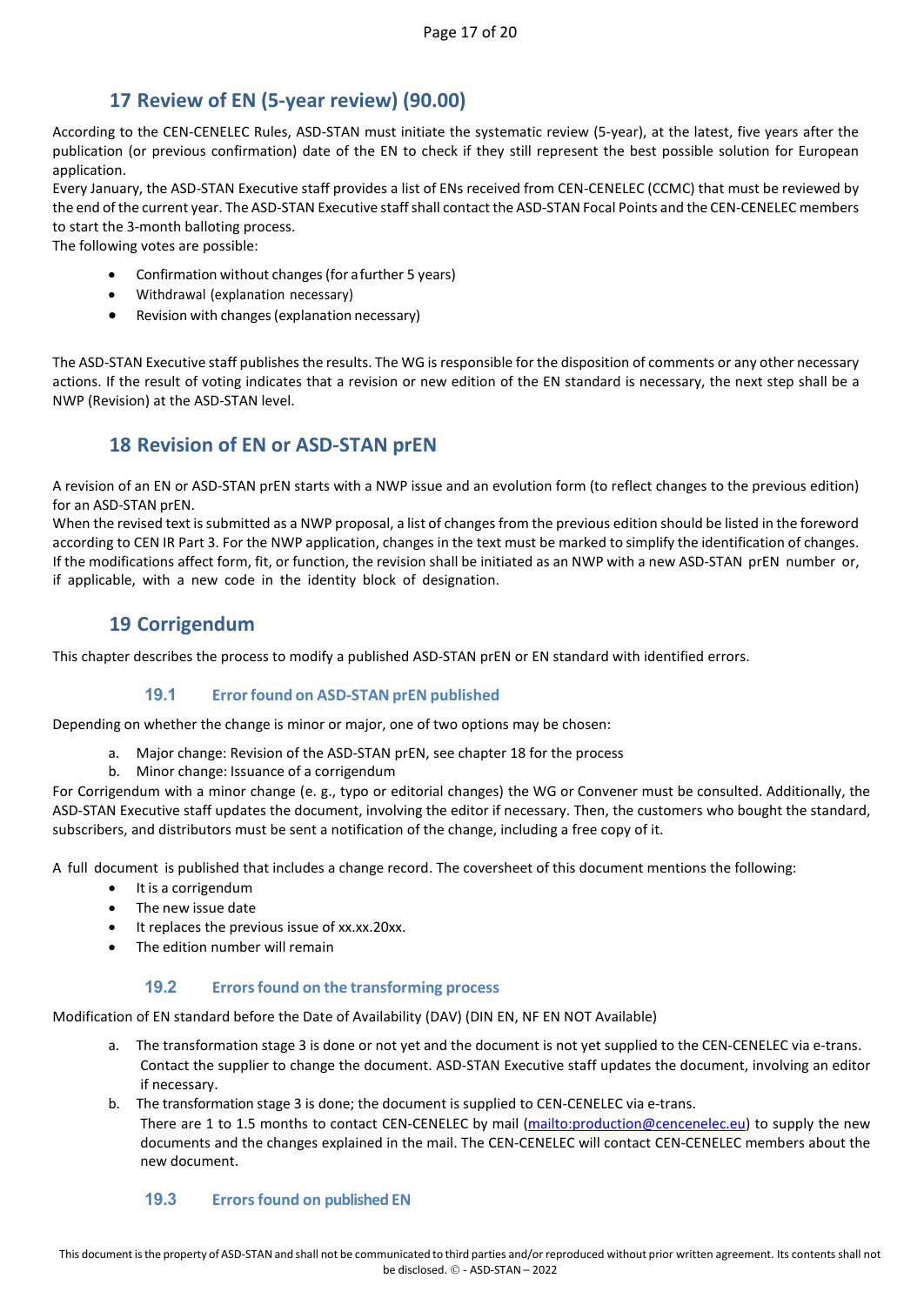Depending on whether the change is major or minor, one of the following options may be selected:

- a. If the modifications are major or technical errors are addressed, initiate a revision of the EN; see chapter 18 for the details of this process.
- b. Minor change: issue a corrigendum [\(see CEN process "Corrigenda on European Standards,](https://boss.cenelec.eu/homegrowndeliverables/maintenance/pages/corrclcpub/) Technical [Specifications or Technical Reports"\)](https://boss.cenelec.eu/homegrowndeliverables/maintenance/pages/corrclcpub/)

<span id="page-17-0"></span>NOTE: A minor change is a typo or editorial change agreed upon by the WGC.

# **20 Declassification (DC)**

In the past, a published ASD-STAN prEN could be declassified (i.e., inactive for new design) for one or more of the following reasons:

- Modifications of the technical content affecting interchangeability
- Availability of an internationally accepted, officially recognized standard
- The technical content became obsolescent, but can be used by an old program

The document will still be available in ASD-STAN web-shop.

<span id="page-17-1"></span>Since the establishment of the new cooperation agreement with CEN in 2017, ASD-STAN prENs can no longer be declassified.

# **21 Withdrawal (RT)**

An ASD-STAN prEN/EN shall be withdrawn for the following reasons:

- 1. Availability of the corresponding EN Standard; the withdrawal of the ASD-STAN prEN after EN publication is an automatic process and includes neither an additional step nor an additional decision
- 2. Previous modifications of the technical content affecting interchangeability
- 3. The requirements of the standard are impossible to meet

In cases 2 and 3, the ASD-STAN Executive staff will give the withdrawal notification to the CEN-CENELEC. When the replacement document is available, it shall be referenced in the withdrawn document. An appropriate indication should be printed on the cover of the withdrawn standard. A cover sheet will be published with the following remark in the front page: "WITHDRAWN STANDARD." Additionally, the previous content should be removed from the standard.

# <span id="page-17-2"></span>**22 Project involving multiple Working Groups**

## **22.1 Transversal Project**

<span id="page-17-3"></span>The transfer of a project from one Domain to another Domain is possible. The WG requesting to integrate the project to their work program or to move it to another WG shall contact the ASD-STAN Executive staff and the relevant WG for approval. Disapproval shall be justified. Additionally, the requesting WG shall be informed of the final decision by the ASD-STAN Executive staff.

In the case of an approval, the original WG can decide to transfer all activities of the project to the new WG or to both WGs, should there be a cooperative effort. The leadership of the project is decided by the original WG.

## **22.2 Cooperation between several WG**

<span id="page-17-4"></span>The DTC(s) of the relevant WGs will decide upon requests for cooperation between WGs. A project involving several domains shall have only one lead WG.

<span id="page-17-5"></span>The lead is defined at the NWP stage by the DTC. If no consensus can be reached, the decision will be made by the TAC. Each ballot (NWP & NDB) will be handled at the Domain level where the leading WG is placed.

## **23 Publication of ASD-STAN Technical Report (TR)**

The regular ASD-STAN standardization process applies for TRs. However, the CEN-CENELEC Enquiry is not applicable for the TR process; the NDB lasts only 1 month (unlike the usual 3 months period for ASD-STAN prEN ballots) and the published TR will not be transferred into a CEN TR.

## **24 Escalation**

<span id="page-17-6"></span>In the case that errors are detected in published standards, the ASD-STAN Executive staff must be informed. The ASD-STAN Executive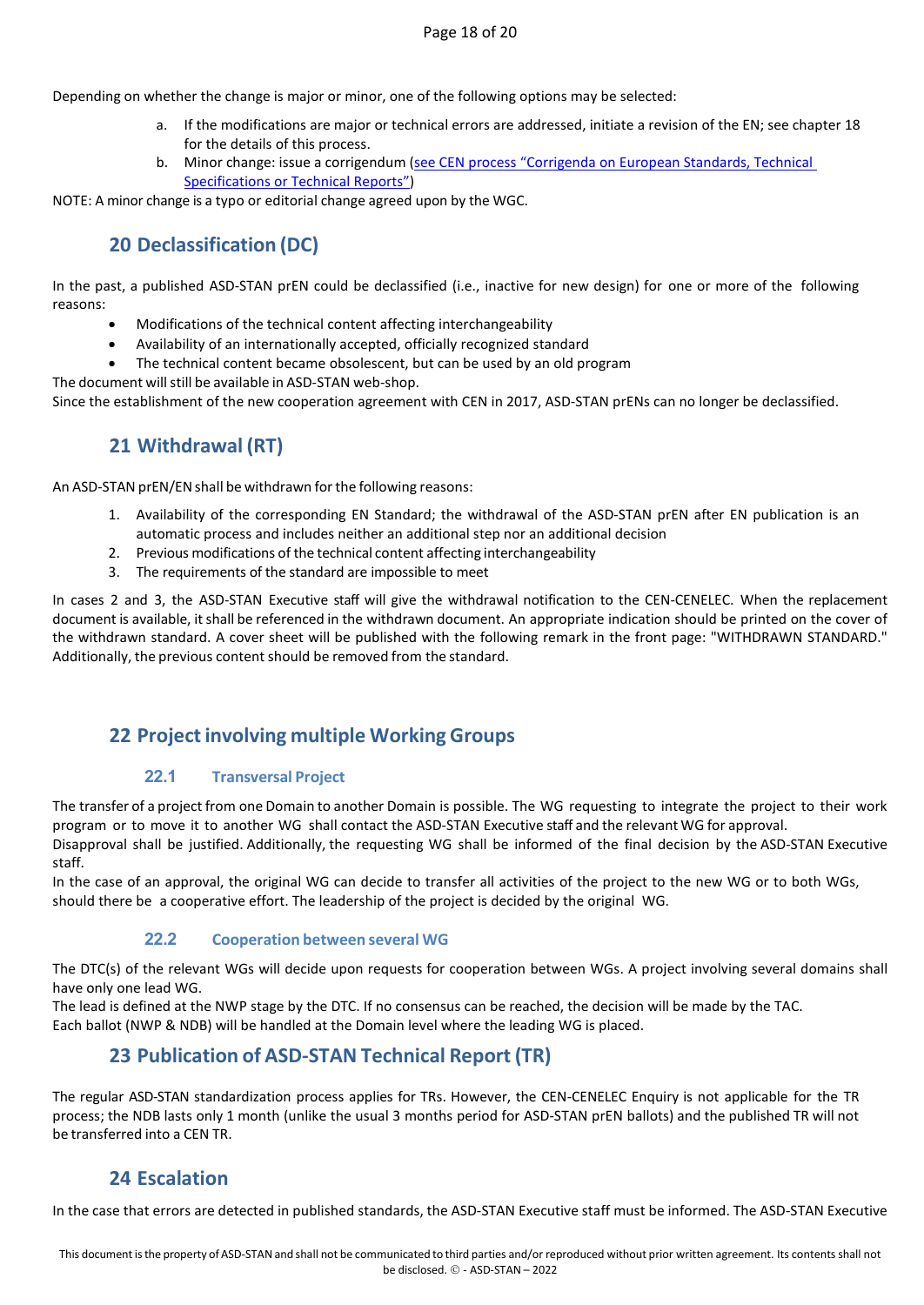staff and WGC will define suitable actions (e.g., publication of a warning note, initiation of the withdrawal process, or a technical occurrence report to EASA) and assign it to a relevant WG.

In case of complaints regarding procedural activities, the WGC shall define suitable actions. If no consensus can be reached, the case shall be escalated to the DTC. If no solution is found, the TAC supported by the TA shall provide a solution. If this is not possible, the TA will escalate the matter and consult the ASD-STAN Board.

## <span id="page-18-0"></span>**25 Special Projects**

## **25.1 Vienna Agreement (VA)**

<span id="page-18-1"></span>Acting within the procedural environment of CEN-CENELEC standards development, ASD-STAN commits to the Vienna Agreement (VA) between CEN and the International Organization for Standardization (ISO), allowing common standards development. As part of the evaluation of a New Work Proposal, it will be determined if resulting standards work should be directed to or performed in cooperation with ISO. All the rules of the Vienna agreement shall be applied, and the ASD-STAN Standardization process shall be followed. More information on Vienna Agreement-Guidelines for the implementation of the agreement on technical cooperation between ISO and CEN are available here: [www.iso.org/va.](http://www.iso.org/va.) 

#### **VA Application via ASD-STAN**

In the case that an ASD-STAN NWP is developed under the VA, it must be indicated via an answer to the question, "Is there a need to involve other standards organizations?" in the Project Form. If possible, a potential ISO committee (sub-committee, e.g., from ISO/TC 20 "Aircraft and space vehicles") should be named. It should be indicated if the projects should be done under CEN leadership (in ASD-STAN committee) or ISO leadership (in ISO committee).

The ASD-STAN Executive staff and the DTC must verify the applicability of the VA with the TPF.

After assessment and approval, the ASD-STAN Executive staff must contact ISO/CS and, if available, the identified potential ISO committee to inform them about the proposal for a new project under the VA.

#### **VA Decision and approval**

The following separate decisions have been made by both the concerned ASD-STAN WG and the ISO committee to implement the VA:

- a) The decision to process a project under the VA
- b) The decision on assignment of the lead for the project to either the ASD-STAN WG or the ISO committee

The vote can be performed during a meeting or by correspondence ballot. A majority vote of the P-members of the ISO committee and of the Focal Points of the ASD-STAN committee is necessary to make these two decisions.

In the case of an ASD-STAN (CEN) lead, the ASD-STAN takes the lead to develop the project, with parallel voting in the ISO at the DIS and, possibly, the FDIS stages. All comments received from DIS voting shall be addressed, adequately responded to, and reported back to the ISO committee by the ASD-STAN committee; the ISO lead will do the same, reporting back to the ASD-STAN committee from the ISO committee.

## **VA Ballots**

The following ballots should run in parallel between ASD-STAN/CEN and ISO:

#### **Figure 4—Overview of VA Ballots**

| <b>ASD-STAN</b><br>(regular time<br>without VA)                   | <b>ISO</b><br>(regular time<br>without VA)       | <b>CEN</b><br>(regular time without<br>VA) | <b>Parallel voting time for</b><br><b>VA ASD-STAN</b> |  |  |  |  |
|-------------------------------------------------------------------|--------------------------------------------------|--------------------------------------------|-------------------------------------------------------|--|--|--|--|
| <b>NWP</b><br>(1 Month)                                           | NP (3 months)                                    |                                            | 3 months                                              |  |  |  |  |
|                                                                   | Optional CD (2<br>months)                        |                                            |                                                       |  |  |  |  |
| <b>NDB</b><br>(3 months)                                          | DIS (3 months)                                   |                                            | 3 months                                              |  |  |  |  |
| <b>ASD-STAN prEN</b><br><b>Publication</b><br>$(1 \text{ month})$ |                                                  |                                            |                                                       |  |  |  |  |
| <b>ASD-STAN prEN</b><br><b>Transformation</b><br>(8.5 Months)     |                                                  |                                            |                                                       |  |  |  |  |
|                                                                   | FDIS, Depending on DIS<br>Optional<br>(2 months) | FprEN<br>(2 months)                        | 2 months                                              |  |  |  |  |
|                                                                   | <b>EN ISO publication</b>                        |                                            |                                                       |  |  |  |  |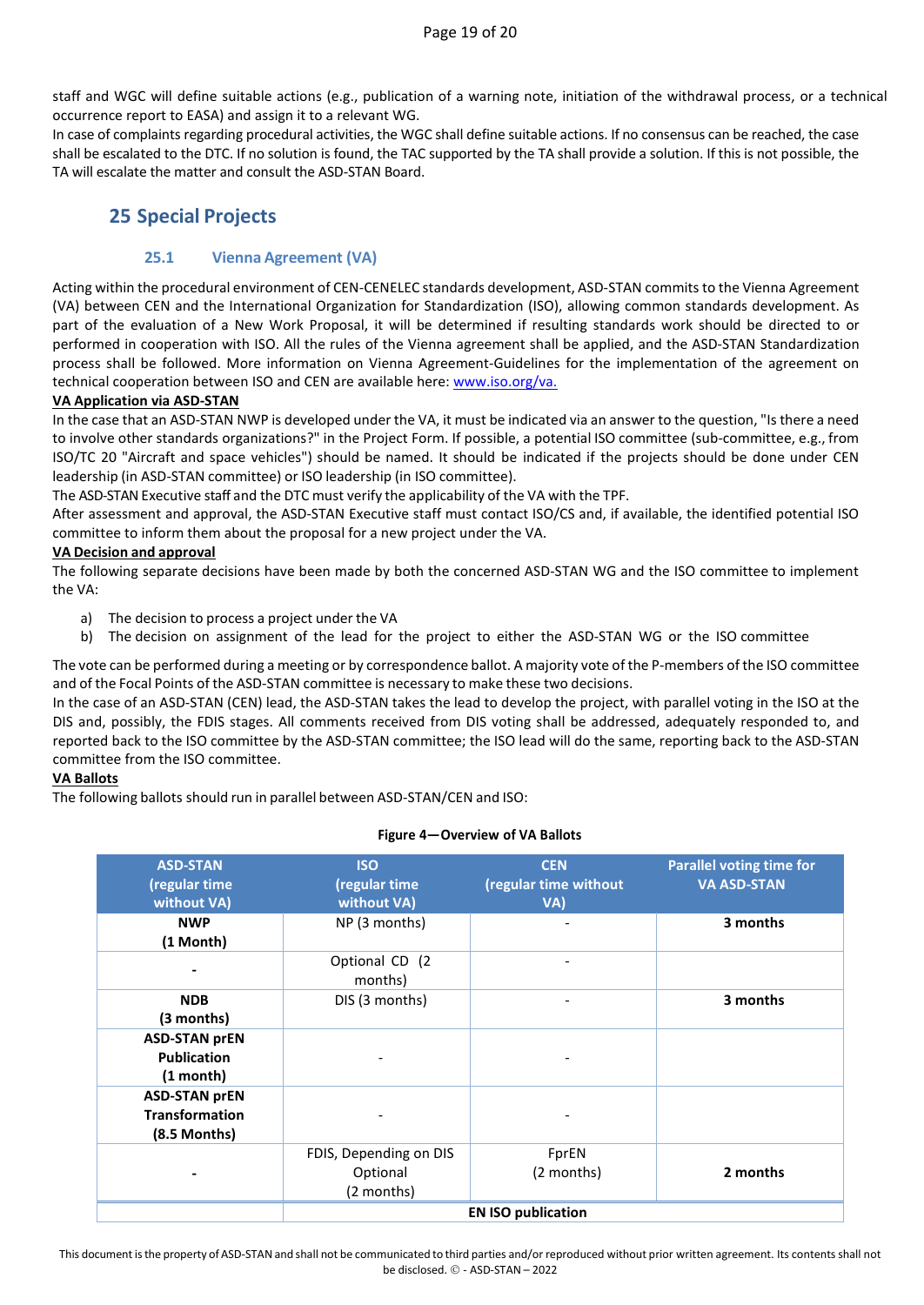#### **Cooperation Through Mutual Representation at Meetings**

Reference chapter 3, ["Guidelines for the implementation of the agreement on technical cooperation between ISO](https://boss.cen.eu/media/CEN/ref/va_guidelines_implementation.pdf) and CEN." In case of ASD-STAN lead, up to four representatives may be appointed by ISO to attend ASD-STAN meetings. Representatives of an ISO committee attending a meeting of an ASD-STAN WG shall have the status of observers but are expected to make positive contributions on identified items of their concern (vice-versa for an ISO lead).

## **25.2 European standards in support of EU legislation**

<span id="page-19-0"></span>As a CEN Technical Committee for "Aerospace," ASD-STAN could be tasked to draft harmonized European standards (hENs) in support of EU legislation. Standards developed under SReq have a time limitation of 18 months (approved NWP is the starting period) and shall be prioritized.

<span id="page-19-1"></span>NOTE: A harmonized standard is a European standard adopted based on a request made by the European Commission (SReq) for the application of Union harmonisation legislation. More information is available [here](https://boss.cen.eu/developingdeliverables/pages/en/pages/enforojeu/)**.** 

## **25.3 IAQG Quality Standards**

In October 2021, IAQG decided to abandon the sector publications and selected a single publisher for the internationally recognized, unique version of the quality standards (with the new designation "IA"). The publisher for the unique version of Quality Management Systems standards is SAE.

Nevertheless, all the ongoing projects registered by IAQG before January 2022 will continue to be published in 3 sectors. Additionally, ASD-STAN will support European sector publications. The activity is mirrored with ASD-STAN. The process refers to the IAQG Procedure 105.3 [RD6] and ASD-STAN standardization process. The transformation of IAQG originated standards into the EN should be started immediately after the ASD-STAN publication. The translation of the document will be started after the IAQG version is finally agreed upon and released for publication.

## **25.4 AIRBUS EN 6XXX Standards Process**

<span id="page-19-2"></span>ASD-STAN has reserved the EN 6000-series numbering for standards originating from Airbus and its affiliate companies to allow the conversion of internal Airbus standards according to the ASD-STAN process to become publicly available EN Standards. The following foreword shall be placed in the EN 6XXX standards originating from Airbus. This text shows an example only; the actual edition numbering must be used.

> "In order to meet the industry needs to update previous Airbus Editions, this document is published as edition PX which superseded edition PY. Unofficial drafts or intermediate editions, PX to PQ, and drafts may exist for Airbus *internal use. Configuration management discrepancies with these unofficial drafts or intermediate editions are under Airbus responsibility."*